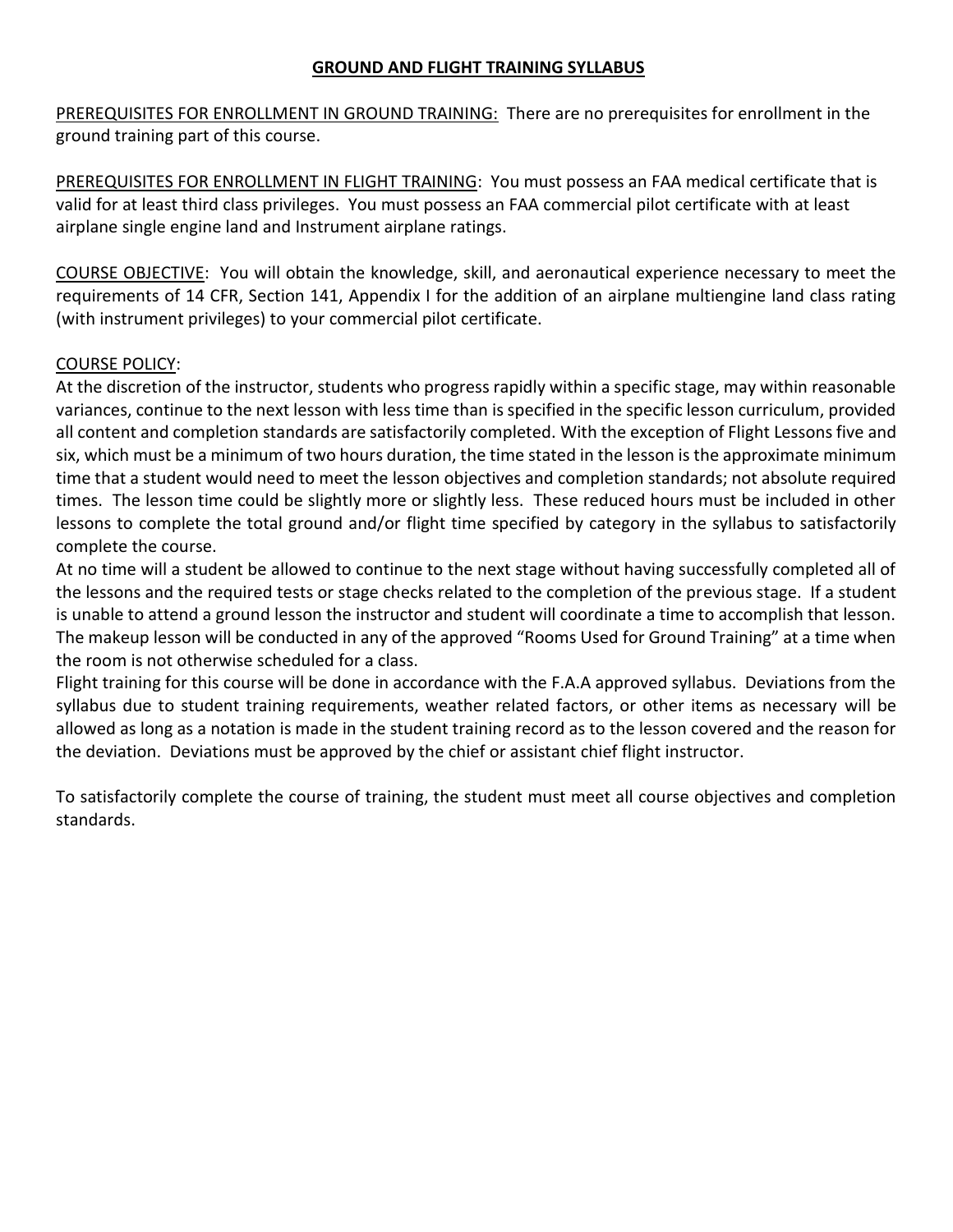# **Additional Aircraft Class Rating 1**

EXPECTED ACCOMPLISHMENTS AND STANDARDS: To satisfactorily complete each ground stage you must pass the end of stage exam. To satisfactorily complete the one flight stage you must pass the end of course stage check which is equivalent to the practical test defined by the Commercial Pilot Airman Certification Standards for addition of an airplane multiengine land rating (with instrument privileges) to your commercial pilot certificate. Each lesson lists specific objectives and standards of completion.

CHECKS AND TESTS: The ground training portion of the syllabus contains a stage one and stage two exam. Specific content and completion standards are listed on the test lesson plan. Ground training must be completed before the completion of flight training. The final lesson of flight training will be an end of course stage check, which will be equal to in scope, depth and difficulty to the practical test defined by the Commercial Pilot Airman Certification Standards for addition of an airplane multiengine land rating (with instrument privileges) to a commercial pilot certificate with at least existing airplane single engine land and instrument airplane ratings. This test will be administered by the Chief, Assistant Chief Flight Instructor or Check Instructor approved by the FSDO.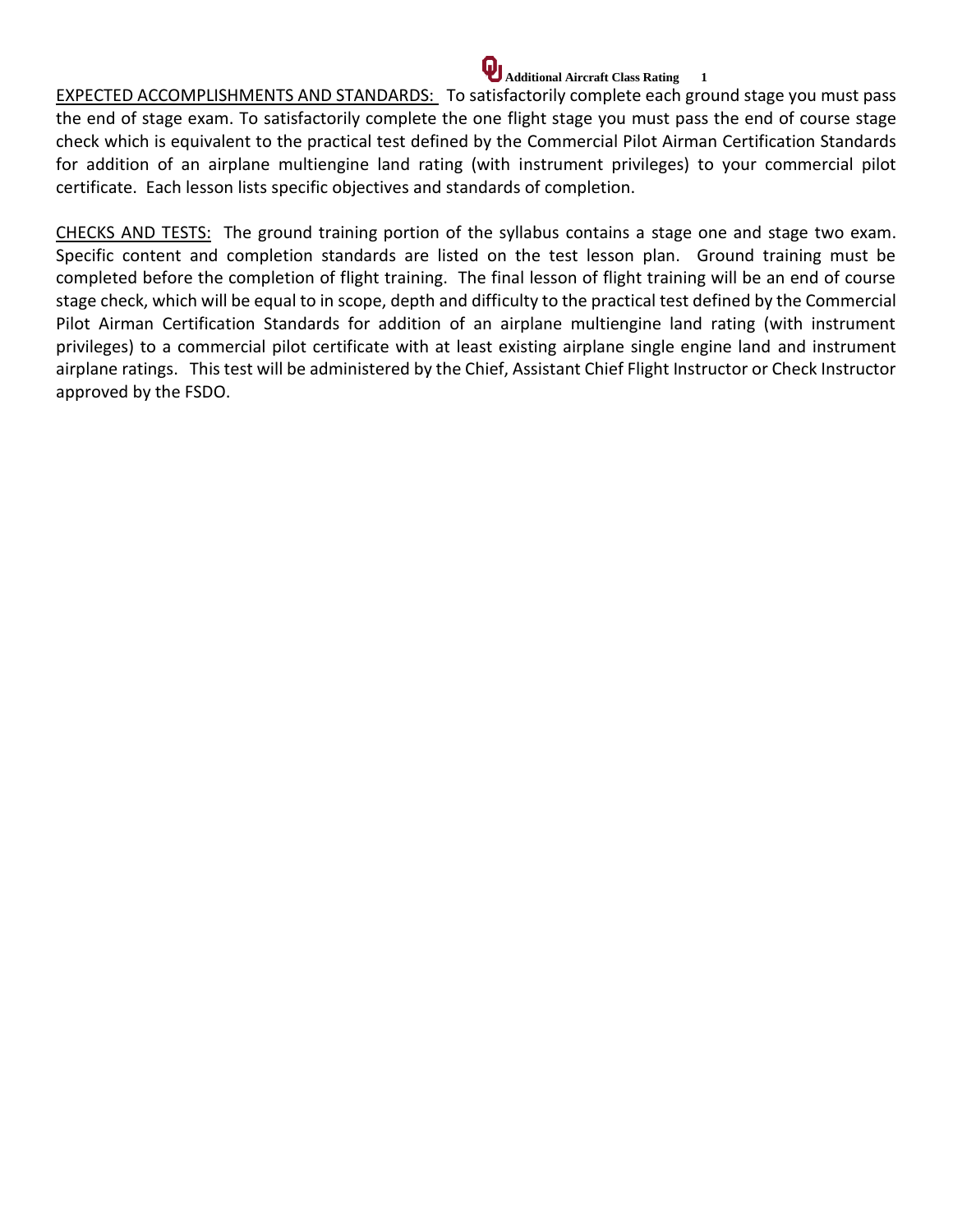## **Additional Aircraft Class Rating 2 GROUND TRAINING SYLLABUS**

During the ground training portion of this course the student will gain the knowledge necessary to operate a multi-engine land airplane. This includes aircraft systems, weight/balance and performance calculations, aerodynamics, normal operations and maneuvers, engine failure procedures, single engine operations in visual an instrument conditions and commercial pilot privileges and limitations. The student must complete all the ground training lessons and pass both exams with a grade of 80% or higher to complete ground training.

Accomplishments and Standards for Stage I (Ground Lessons 1-1 through 1-4). The student will acquire knowledge of aircraft systems, weight and balance and performance calculations, multiengine and engine out aerodynamics. The student will pass the exam (Ground Lesson 1-4) before continuing to Stage 2.

Accomplishments and Standards for Stage II (Ground Lessons 2-1 through 2-4). The student will acquire knowledge of multi-engine normal operations and maneuvers, engine failure procedures in visual and instrument meteorological conditions and commercial pilot privileges and limitations. The student will pass the exam (Ground Lesson 2-4).

## **GROUND TRAINING BREAKDOWN**

| Ground Lesson #1-1      | 3.0 Hours  |           |
|-------------------------|------------|-----------|
| Ground Lesson #1-2      | 1.5 Hours  |           |
| Ground Lesson #1-3      | 3.0 Hours  |           |
| Ground Lesson #1-4 Exam |            | 1.0 Hours |
| Ground Lesson #2-1      | 1.5 Hours  |           |
| Ground Lesson #2-2      | 3.0 Hours  |           |
| Ground Lesson #2-3      | 1.5 Hours  |           |
| Ground Lesson #2-4 Exam |            | 1.0 Hours |
|                         |            |           |
| Total                   | 13.5 Hours | 2.0 Hours |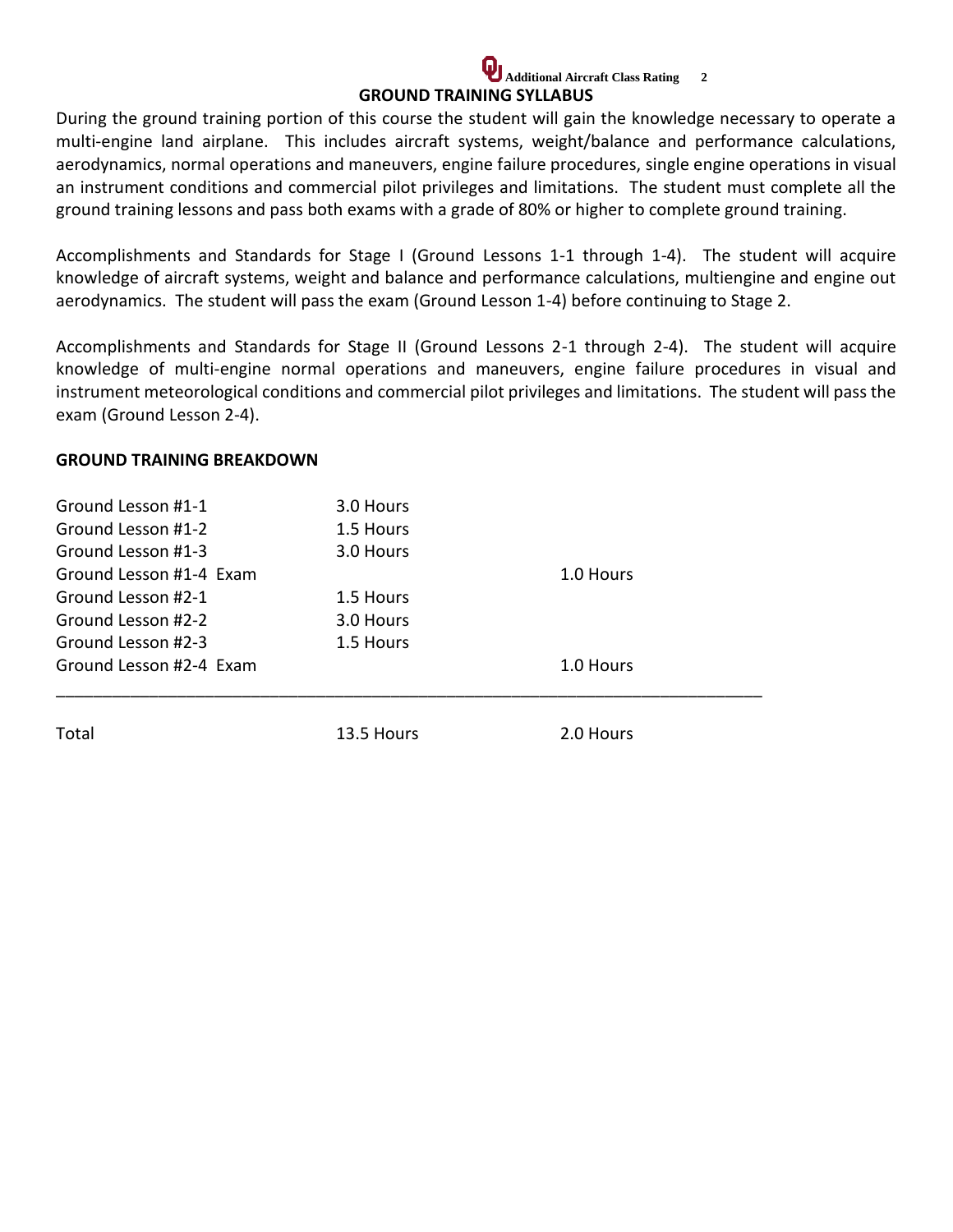#### **GROUND LESSON 1-1**

#### **TEXT REFERENCE:**

MULTI-ENGINE MANUAL "Jeppesen Sanderson" - Chapter 2 Section A "Examining Systems" PA44-180 POH – Section 7

#### **LESSON OBJECTIVE:**

During this lesson the student is introduced to and learns multi-engine aircraft systems and operations in general and the specifics of each system in the Seminole.

#### **CONTENT:**

Section A – "Examining Systems"

- Engine Systems
- Propellor Systems
- Electrical Systems
- Pneumatic Systems
- Hydraulic Systems
- Fuel Systems
- Landing Gear Systems
- Ice Control Systems
- Cabin Environmental Systems
- Oxygen Systems
- Cabin Pressurization Systems
- Primary and Secondary Flight Control Systems

Seminole Systems – "PA44-180 POH, Section 7"

- Airframe
- Engines and Propellers
- Landing Gear
- Brakes
- Flight Controls
- Fuel System
- Electrical System
- Vacuum System
- Pitot Static System
- Heating, Ventilating and Defrost System Janitrol Heater
- Stall Warning System
- Emergency Locator Transmitter

#### **COMPLETION STANDARDS:**

Through oral quizzing and/or discussion the student will demonstrate understanding of multi-engine aircraft systems.

| UNIVERSITY OF OKLAHOMA                               |  |
|------------------------------------------------------|--|
|                                                      |  |
|                                                      |  |
| AIRCRAFT# GROUND   STAGE # ME LESSON # 101           |  |
| SAT ____% UNSAT _____% INCOMPLETE ____% CANCELLATION |  |

HOMEWORK COMPLETE: Y/N (% grade is normally part of the lesson grade.) Note:

- 1. Circle appropriate status/grade and put number (%) grade on line.<br>2. If cancellation state reason.
- If cancellation state reason.

#### REMARKS:

FOR I OR U: SUBJECTS THAT ARE NOT COMPLETE/INSTRUCTOR COMMENTS  $\overline{a}$  , and the set of the set of the set of the set of the set of the set of the set of the set of the set of the set of the set of the set of the set of the set of the set of the set of the set of the set of the set

 $\overline{a}$  , and the state of the state of the state of the state of the state of the state of the state of the state of the state of the state of the state of the state of the state of the state of the state of the state o  $\overline{a}$  , and the set of the set of the set of the set of the set of the set of the set of the set of the set of the set of the set of the set of the set of the set of the set of the set of the set of the set of the set  $\overline{a}$  , and the set of the set of the set of the set of the set of the set of the set of the set of the set of the set of the set of the set of the set of the set of the set of the set of the set of the set of the set

#### **FOR XC FLIGHTS, LIST DESTINATIONS**: \_\_\_\_\_\_\_\_\_\_\_\_\_\_\_\_\_\_\_\_\_\_\_\_\_\_\_\_\_\_\_\_\_

| <b>DI</b> | So l |  |  |  | Dnt   Snt   Dxc   Sxc   Idl   Nidg   AATD   CA   PP |  | GI |
|-----------|------|--|--|--|-----------------------------------------------------|--|----|
|           |      |  |  |  |                                                     |  |    |
|           |      |  |  |  |                                                     |  |    |
|           |      |  |  |  |                                                     |  |    |

| $\mathsf{DATF}$ : |                            | ENTERED BY _______________________                                                                                                                                                                                                                                                                                                                                             |
|-------------------|----------------------------|--------------------------------------------------------------------------------------------------------------------------------------------------------------------------------------------------------------------------------------------------------------------------------------------------------------------------------------------------------------------------------|
| TIME:             |                            | INVOICE FLIGHT REC                                                                                                                                                                                                                                                                                                                                                             |
|                   |                            | SYLL. LESSON ___________________                                                                                                                                                                                                                                                                                                                                               |
|                   |                            | PROCESSED ON __________________                                                                                                                                                                                                                                                                                                                                                |
| HOBBS: The Mo     | <b>TOTAL</b> _____________ | REMARKS: ________________<br>and the control of the control of the control of the control of the control of the control of the control of the<br>the control of the control of the control of the control of the control of the control of the control of the control of the control of the control of the control of the control of the control of the control of the control |
|                   |                            |                                                                                                                                                                                                                                                                                                                                                                                |
|                   |                            |                                                                                                                                                                                                                                                                                                                                                                                |

INSTRUCTOR SIGNATURE **EXECUTIVE** 

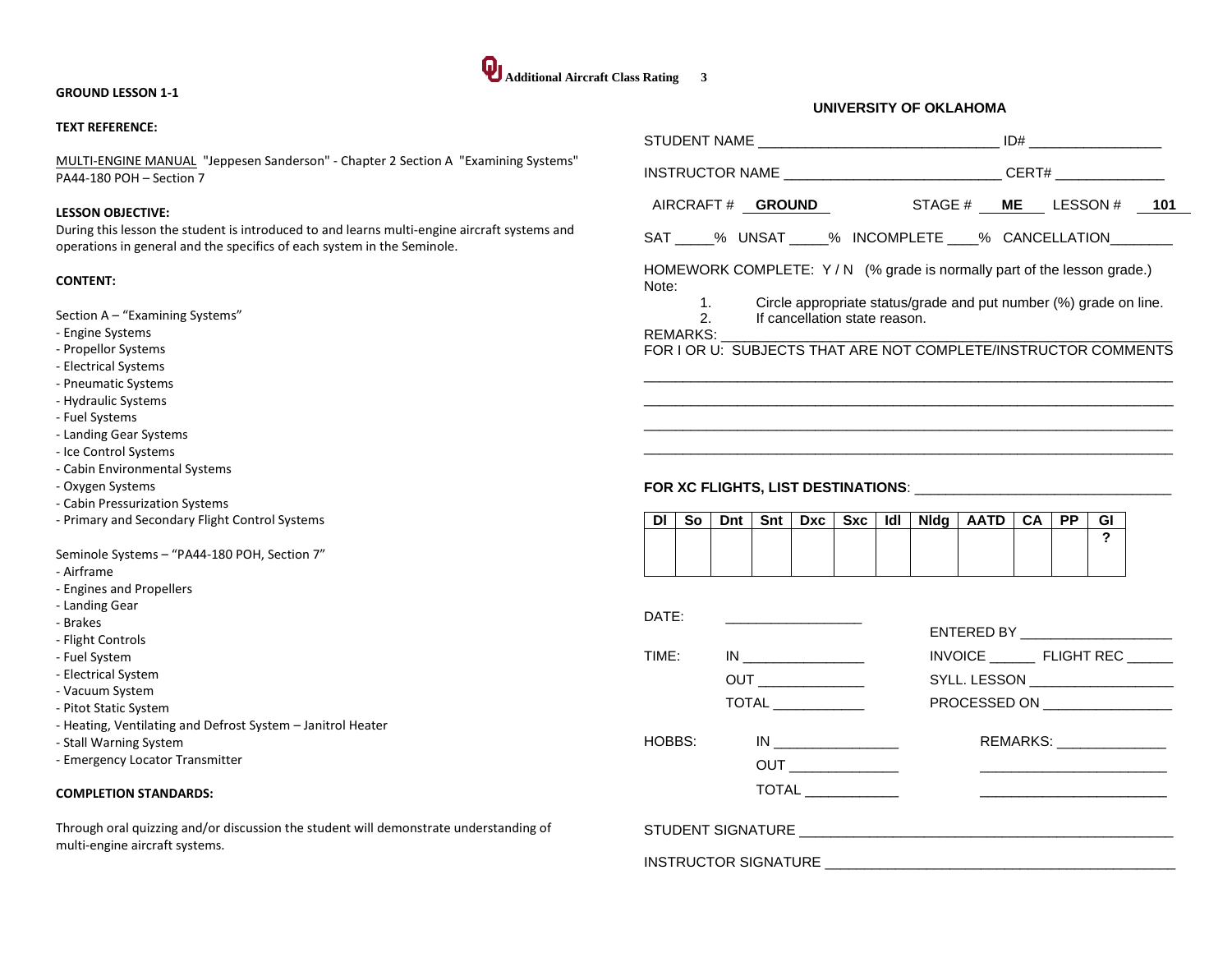#### **GROUND LESSON 1-2**

#### **TEXT REFERENCE:**

MULTI-ENGINE MANUAL "Jeppesen Sanderson" - Chapter 2-B "Calculating Weight and Balance" and & 2-C "Determining Performance"

PA44-180 POH – Sections 2, 5 and 6

#### **LESSON OBJECTIVE:**

During this lesson, the student will learn to compute and control weight and balance conditions of multi-engine airplanes. The student also will review the factors affecting airplane performance and will learn to compute the expected performance values accurately from multi-engine airplane performance charts.

#### **CONTENT:**

Section B - "Calculating Weight and Balance" "PA44-180 POH, Section 6"

- Weight Terminology to Include Zero and Maximum Fuel Weight
- Center of Gravity
- Determining Takeoff and Landing Weight and CG
- Weight Shift Formula
- Significance and effects of exceeding weight and CG limitations

Section C - "Determining Performance," "PA44-180 POH, Sections 2 and 5"

- Engine-Out Performance Penalty
- Using Performance Data
- V-Speeds
- Calculating Performance
- -- Takeoff and Climb
- -- Accelerate Stop and Accelerate Go Distance
- -- Cruise Flight
- -- Single Engine Ceilings
- -- Descent
- -- Landing
- -- Engine-Out Go-Around
- -- Engine-Out Landing Distances
- Significance and Effects of Exceeding Performance Limitations

#### **COMPLETION STANDARDS:**

Through oral quizzing and/or discussion the student will demonstrate understanding of weight/balance and performance calculations.

# **Additional Aircraft Class Rating 4 UNIVERSITY OF OKLAHOMA** STUDENT NAME \_\_\_\_\_\_\_\_\_\_\_\_\_\_\_\_\_\_\_\_\_\_\_\_\_\_\_\_\_\_\_ ID# \_\_\_\_\_\_\_\_\_\_\_\_\_\_\_\_\_ INSTRUCTOR NAME THE CERT# AIRCRAFT # **GROUND** STAGE # **ME** LESSON # **102** SAT \_\_\_\_% UNSAT \_\_\_\_% INCOMPLETE \_\_\_\_% CANCELLATION HOMEWORK COMPLETE: Y/N (% grade is normally part of the lesson grade.) Note: 1. Circle appropriate status/grade and put number (%) grade on line.<br>2 lf cancellation state reason If cancellation state reason. REMARKS: FOR I OR U: SUBJECTS THAT ARE NOT COMPLETE/INSTRUCTOR COMMENTS  $\overline{a}$  , and the set of the set of the set of the set of the set of the set of the set of the set of the set of the set of the set of the set of the set of the set of the set of the set of the set of the set of the set  $\overline{a}$  , and the set of the set of the set of the set of the set of the set of the set of the set of the set of the set of the set of the set of the set of the set of the set of the set of the set of the set of the set  $\overline{a}$  , and the state of the state of the state of the state of the state of the state of the state of the state of the state of the state of the state of the state of the state of the state of the state of the state o  $\overline{a}$  , and the set of the set of the set of the set of the set of the set of the set of the set of the set of the set of the set of the set of the set of the set of the set of the set of the set of the set of the set **FOR XC FLIGHTS, LIST DESTINATIONS**: \_\_\_\_\_\_\_\_\_\_\_\_\_\_\_\_\_\_\_\_\_\_\_\_\_\_\_\_\_\_\_\_\_ **Dl So Dnt Snt Dxc Sxc Idl Nldg AATD CA PP GI ?** INSTRUCTOR SIGNATURE \_\_\_\_\_\_\_\_\_\_\_\_\_\_\_\_\_\_\_\_\_\_\_\_\_\_\_\_\_\_\_\_\_\_\_\_\_\_\_\_\_\_\_\_\_ DATE: \_\_\_\_\_\_\_\_\_\_\_\_\_\_\_\_\_\_ ENTERED BY \_\_\_\_\_\_\_\_\_\_\_\_\_\_\_\_\_\_\_\_ TIME: IN \_\_\_\_\_\_\_\_\_\_\_\_\_\_\_\_ INVOICE \_\_\_\_\_\_ FLIGHT REC \_\_\_\_\_\_ OUT \_\_\_\_\_\_\_\_\_\_\_\_\_\_ SYLL. LESSON \_\_\_\_\_\_\_\_\_\_\_\_\_\_\_\_\_\_\_

HOBBS: IN \_\_\_\_\_\_\_\_\_\_\_\_\_\_\_\_\_\_\_\_\_ REMARKS: \_\_\_\_\_\_\_\_\_\_\_\_\_\_

TOTAL \_\_\_\_\_\_\_\_\_\_\_\_ PROCESSED ON \_\_\_\_\_\_\_\_\_\_\_\_\_\_\_\_\_

STUDENT SIGNATURE \_\_\_\_\_\_\_\_\_\_\_\_\_\_\_\_\_\_\_\_\_\_\_\_\_\_\_\_\_\_\_\_\_\_\_\_\_\_\_\_\_\_\_\_\_\_\_\_

OUT QUERECTE THE STATE OF THE STATE OF THE STATE OF THE STATE OF THE STATE OF THE STATE OF THE STATE OF THE ST  $\mathsf{TOTAL} \ \_\_\_\_\_\_\_\_\_\_\_\_\_\_\_\_\_\_$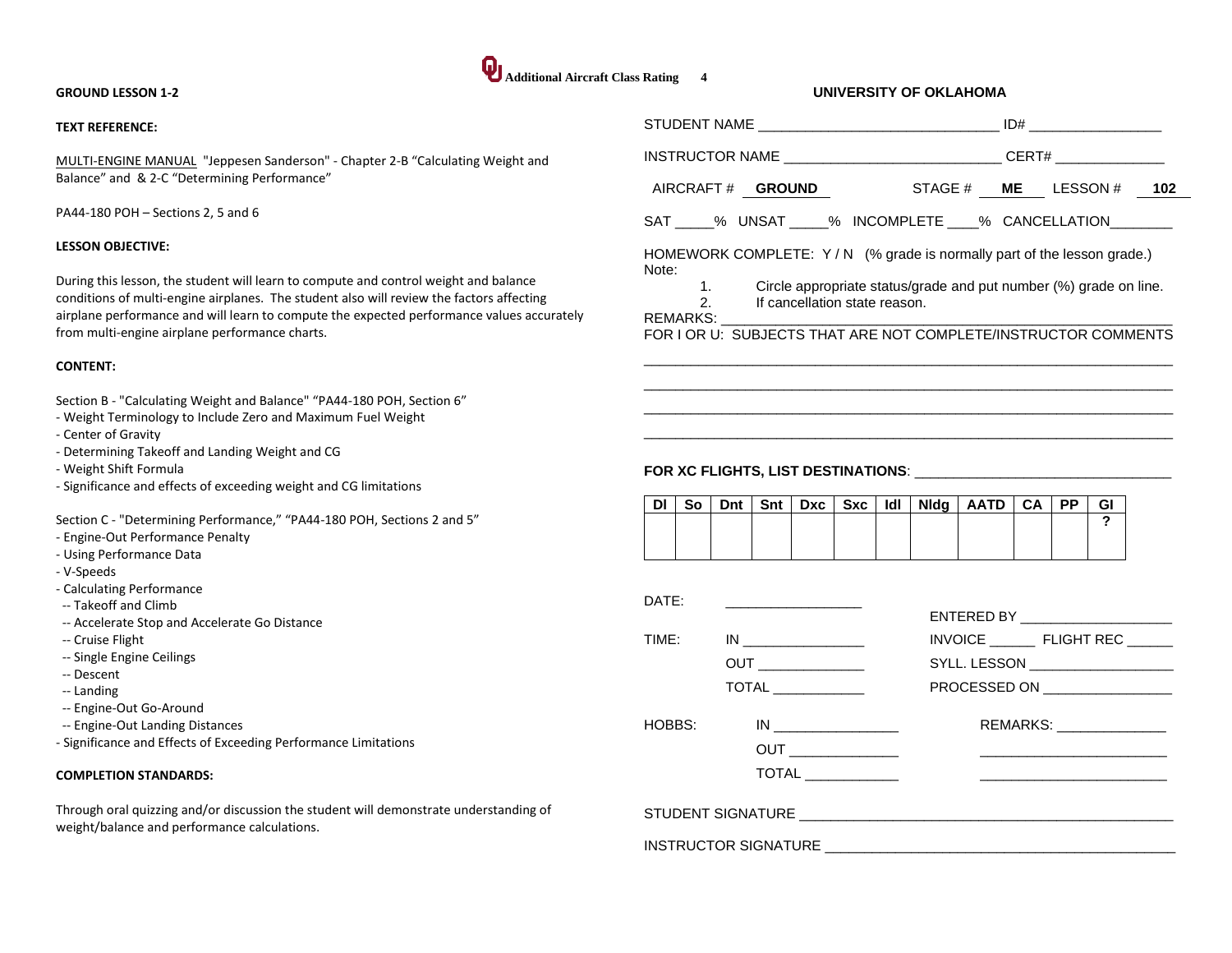#### **GROUND LESSON 1- 3**

#### **TEXT REFERENCE:**

Multi-Engine Manual "Jeppesen Sanderson" - Chapter 3-A "Introducing Multi-Engine Aerodynamics", 3-B "Mastering Engine-Out Aerodynamics"

#### **LESSON OBJECTIVE:**

During this lesson, the student will learn the principles of Multi-engine and Engine-Out Aerodynamics

#### **CONTENT:**

Section A – "Multi-engine Aerodynamics"

- Boundary Layer
- Induced Flow
- Turning Tendencies

Section B - "Engine-Out Aerodynamics"

- Yaw and Roll During Engine Failure
- Critical Engine and Factors that Determine Critical Engine
- Vmc and Factors that Determine Vmc
- Controllability versus Performance
- Relationship of Vmc to Stall Speed with Increasing Altitude

#### **COMPLETION STANDARDS:**

Through oral quizzing and/or discussion the student will demonstrate understanding of multi-engine aerodynamics and engine-out aerodynamics.

|        |                |     |     |                                                                                                                                                                                                                                                                                                                                                     |                               |     |             | INSTRUCTOR NAME ________________________________CERT# _______________  |           |           |                                              |  |
|--------|----------------|-----|-----|-----------------------------------------------------------------------------------------------------------------------------------------------------------------------------------------------------------------------------------------------------------------------------------------------------------------------------------------------------|-------------------------------|-----|-------------|------------------------------------------------------------------------|-----------|-----------|----------------------------------------------|--|
|        |                |     |     | AIRCRAFT# <b>GROUND</b>                                                                                                                                                                                                                                                                                                                             |                               |     |             | STAGE $#$ ME LESSON $#$ 103                                            |           |           |                                              |  |
|        |                |     |     |                                                                                                                                                                                                                                                                                                                                                     |                               |     |             | SAT _____% UNSAT _____% INCOMPLETE ____% CANCELLATION________          |           |           |                                              |  |
|        |                |     |     |                                                                                                                                                                                                                                                                                                                                                     |                               |     |             | HOMEWORK COMPLETE: Y/N (% grade is normally part of the lesson grade.) |           |           |                                              |  |
| Note:  | 1.             |     |     |                                                                                                                                                                                                                                                                                                                                                     |                               |     |             | Circle appropriate status/grade and put number (%) grade on line.      |           |           |                                              |  |
|        | 2.<br>REMARKS: |     |     |                                                                                                                                                                                                                                                                                                                                                     | If cancellation state reason. |     |             |                                                                        |           |           |                                              |  |
|        |                |     |     |                                                                                                                                                                                                                                                                                                                                                     |                               |     |             | FOR I OR U: SUBJECTS THAT ARE NOT COMPLETE/INSTRUCTOR COMMENTS         |           |           |                                              |  |
|        |                |     |     |                                                                                                                                                                                                                                                                                                                                                     |                               |     |             |                                                                        |           |           |                                              |  |
|        |                |     |     |                                                                                                                                                                                                                                                                                                                                                     |                               |     |             |                                                                        |           |           |                                              |  |
|        |                |     |     |                                                                                                                                                                                                                                                                                                                                                     |                               |     |             |                                                                        |           |           |                                              |  |
|        |                |     |     |                                                                                                                                                                                                                                                                                                                                                     |                               |     |             |                                                                        |           |           |                                              |  |
|        |                |     |     |                                                                                                                                                                                                                                                                                                                                                     |                               |     |             |                                                                        |           |           |                                              |  |
|        |                |     |     |                                                                                                                                                                                                                                                                                                                                                     |                               |     |             |                                                                        |           |           |                                              |  |
|        |                |     |     |                                                                                                                                                                                                                                                                                                                                                     |                               |     |             |                                                                        |           |           |                                              |  |
|        |                |     |     |                                                                                                                                                                                                                                                                                                                                                     |                               |     |             |                                                                        |           |           |                                              |  |
|        |                |     |     |                                                                                                                                                                                                                                                                                                                                                     |                               |     |             |                                                                        |           |           |                                              |  |
|        |                |     |     |                                                                                                                                                                                                                                                                                                                                                     |                               |     |             | FOR XC FLIGHTS, LIST DESTINATIONS: ________________________            |           |           |                                              |  |
|        |                |     |     |                                                                                                                                                                                                                                                                                                                                                     |                               |     |             |                                                                        |           |           |                                              |  |
| DI     | So             | Dnt | Snt | <b>Dxc</b>                                                                                                                                                                                                                                                                                                                                          | Sxc                           | ldl | <b>Nidg</b> | AATD                                                                   | <b>CA</b> | <b>PP</b> | GI                                           |  |
|        |                |     |     |                                                                                                                                                                                                                                                                                                                                                     |                               |     |             |                                                                        |           |           | 2                                            |  |
|        |                |     |     |                                                                                                                                                                                                                                                                                                                                                     |                               |     |             |                                                                        |           |           |                                              |  |
|        |                |     |     |                                                                                                                                                                                                                                                                                                                                                     |                               |     |             |                                                                        |           |           |                                              |  |
| DATE:  |                |     |     |                                                                                                                                                                                                                                                                                                                                                     |                               |     |             |                                                                        |           |           |                                              |  |
|        |                |     |     |                                                                                                                                                                                                                                                                                                                                                     |                               |     |             |                                                                        |           |           |                                              |  |
| TIME:  |                |     |     | IN                                                                                                                                                                                                                                                                                                                                                  |                               |     |             | INVOICE ___________ FLIGHT REC _______                                 |           |           |                                              |  |
|        |                |     |     | <b>OUT</b>                                                                                                                                                                                                                                                                                                                                          |                               |     |             | SYLL. LESSON ____________________                                      |           |           |                                              |  |
|        |                |     |     | $\begin{picture}(180,10) \put(0,0){\line(1,0){10}} \put(15,0){\line(1,0){10}} \put(15,0){\line(1,0){10}} \put(15,0){\line(1,0){10}} \put(15,0){\line(1,0){10}} \put(15,0){\line(1,0){10}} \put(15,0){\line(1,0){10}} \put(15,0){\line(1,0){10}} \put(15,0){\line(1,0){10}} \put(15,0){\line(1,0){10}} \put(15,0){\line(1,0){10}} \put(15,0){\line($ |                               |     |             | PROCESSED ON PROCESSED ON                                              |           |           |                                              |  |
| HOBBS: |                |     |     |                                                                                                                                                                                                                                                                                                                                                     | $IN$                          |     |             |                                                                        |           |           | REMARKS: ______________                      |  |
|        |                |     |     |                                                                                                                                                                                                                                                                                                                                                     |                               |     |             |                                                                        |           |           | the control of the control of the control of |  |
|        |                |     |     |                                                                                                                                                                                                                                                                                                                                                     | TOTAL ______________          |     |             |                                                                        |           |           |                                              |  |
|        |                |     |     |                                                                                                                                                                                                                                                                                                                                                     |                               |     |             | STUDENT SIGNATURE AND THE STUDENT SIGNATURE.                           |           |           |                                              |  |

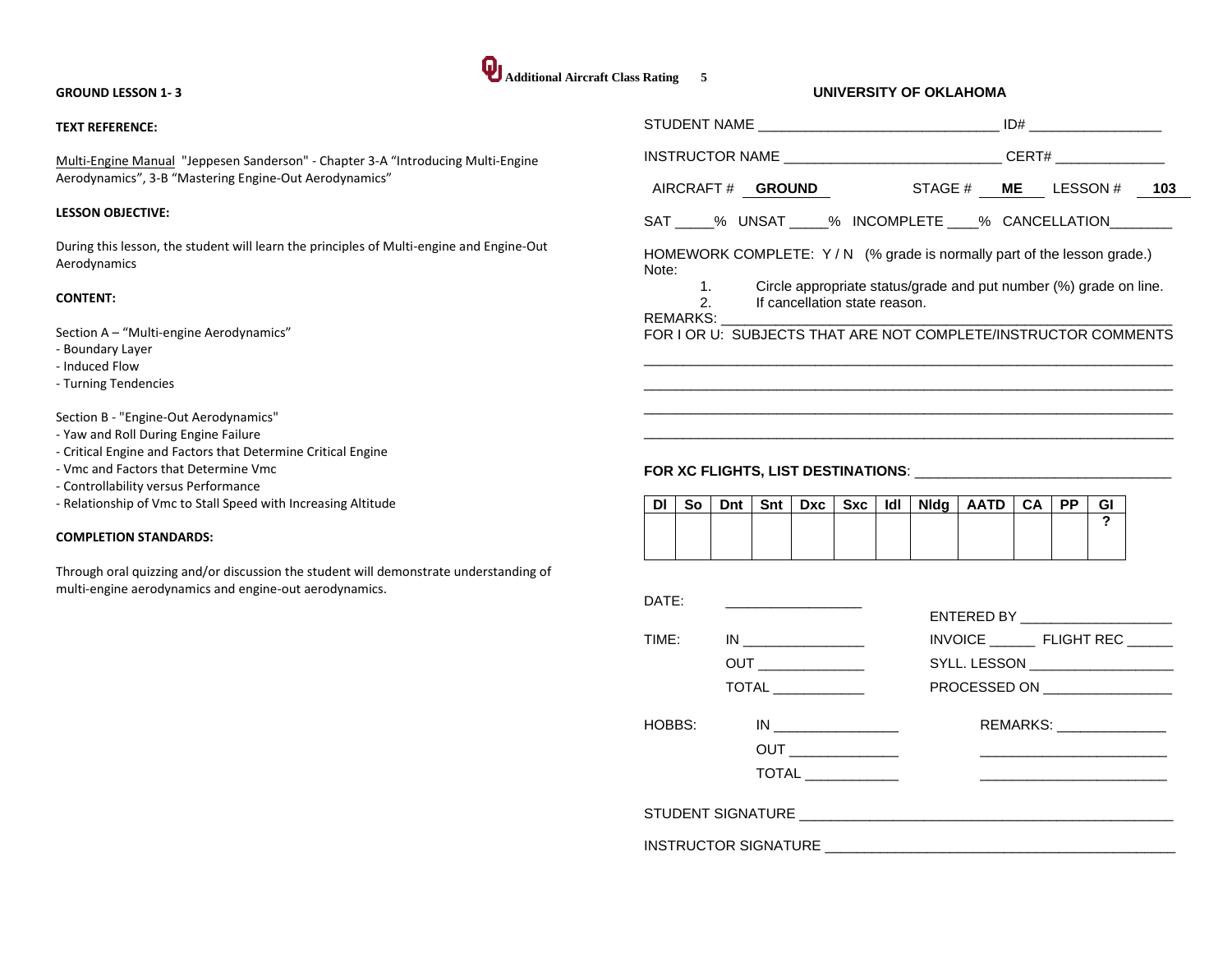#### **GROUND LESSON 1-4**

#### **LESSON OBJECTIVE:**

The exam administered during the lesson evaluates the student's comprehension of the material presented in ground lessons 1, 2, 3 and 4.

#### **CONTENT:**

PA44-180 Systems PA44-180 Weight and Balance Calculations PA44-180 Performance Calculations Multi-Engine Aerodynamics Engine-Out Aerodynamics

#### **COMPLETION STANDARDS:**

This lesson and stage are complete when the applicant has completed the exam with a minimum passing score of 80% and the instructor has reviewed each incorrect response to ensure complete understanding of the material.

|       |                                                                                                          |  | ID# |  |
|-------|----------------------------------------------------------------------------------------------------------|--|-----|--|
|       | INSTRUCTOR NAME ________________________________CERT# __________________________                         |  |     |  |
|       | AIRCRAFT# GROUND STAGE # ME LESSON # 104                                                                 |  |     |  |
|       | SAT _____% UNSAT _____% INCOMPLETE ____% CANCELLATION _______                                            |  |     |  |
| Note: | HOMEWORK COMPLETE: Y/N (% grade is normally part of the lesson grade.)                                   |  |     |  |
|       | 1. Circle appropriate status/grade and put number (%) grade on line.<br>2. If cancellation state reason. |  |     |  |
|       | FOR I OR U: SUBJECTS THAT ARE NOT COMPLETE/INSTRUCTOR COMMENTS                                           |  |     |  |
|       |                                                                                                          |  |     |  |
|       |                                                                                                          |  |     |  |
|       |                                                                                                          |  |     |  |

|  |  |  |  | So   Dnt   Snt   Dxc   Sxc   Idl   Nidg   AATD   CA   PP |  | GΙ |
|--|--|--|--|----------------------------------------------------------|--|----|
|  |  |  |  |                                                          |  |    |
|  |  |  |  |                                                          |  |    |
|  |  |  |  |                                                          |  |    |

| DATE:  |                            |                                    |
|--------|----------------------------|------------------------------------|
|        |                            | ENTERED BY _______________________ |
| TIME:  |                            |                                    |
|        |                            | SYLL. LESSON ____________________  |
|        | <b>TOTAL</b> _____________ | PROCESSED ON ________________      |
| HOBBS: |                            | REMARKS: _______________           |
|        |                            |                                    |
|        |                            |                                    |
|        |                            |                                    |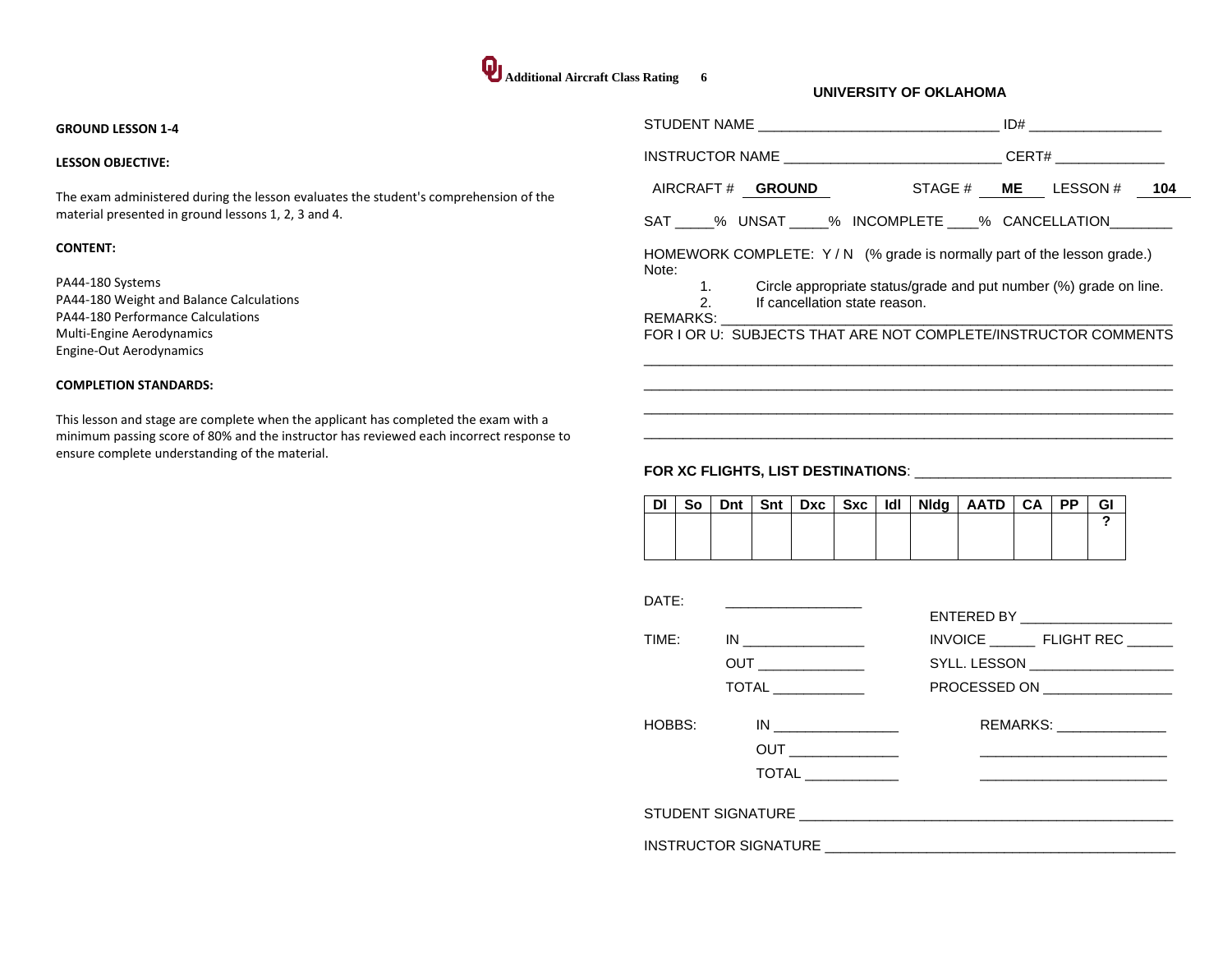#### **GROUND LESSON 2-1**

| <b>TEXT REFERENCE:</b>                                                                                                                                                                                                                                                                                                                                                                                                                                                                                                                                                          |                                                                                                                                                                                                                                                                                                                                                                                                                                                                                      |
|---------------------------------------------------------------------------------------------------------------------------------------------------------------------------------------------------------------------------------------------------------------------------------------------------------------------------------------------------------------------------------------------------------------------------------------------------------------------------------------------------------------------------------------------------------------------------------|--------------------------------------------------------------------------------------------------------------------------------------------------------------------------------------------------------------------------------------------------------------------------------------------------------------------------------------------------------------------------------------------------------------------------------------------------------------------------------------|
| Multi-Engine Manual "Jeppesen Sanderson" - Chapter 4-A "Normal Operations", Chapter 4-B                                                                                                                                                                                                                                                                                                                                                                                                                                                                                         | INSTRUCTOR NAME _________________________________CERT# _________________________                                                                                                                                                                                                                                                                                                                                                                                                     |
| "Maneuvers."                                                                                                                                                                                                                                                                                                                                                                                                                                                                                                                                                                    | AIRCRAFT# GROUND STAGE # ME LESSON # 201                                                                                                                                                                                                                                                                                                                                                                                                                                             |
| Aeronautical Information Manual, "Chapter 8-1-2 and 8-1-6b"                                                                                                                                                                                                                                                                                                                                                                                                                                                                                                                     | SAT _____% UNSAT _____% INCOMPLETE ____% CANCELLATION_________                                                                                                                                                                                                                                                                                                                                                                                                                       |
| PA44-180 POH Section 4                                                                                                                                                                                                                                                                                                                                                                                                                                                                                                                                                          | HOMEWORK COMPLETE: Y/N (% grade is normally part of the lesson grade.)<br>Note:                                                                                                                                                                                                                                                                                                                                                                                                      |
| <b>LESSON OBJECTIVE:</b>                                                                                                                                                                                                                                                                                                                                                                                                                                                                                                                                                        | Circle appropriate status/grade and put number (%) grade on line.<br>$\mathbf{1}$ .<br>2.<br>If cancellation state reason.                                                                                                                                                                                                                                                                                                                                                           |
| During this lesson, the student will learn the Normal Operations and maneuvers in a multi-<br>engine airplane.                                                                                                                                                                                                                                                                                                                                                                                                                                                                  | REMARKS:<br>FOR I OR U: SUBJECTS THAT ARE NOT COMPLETE/INSTRUCTOR COMMENTS                                                                                                                                                                                                                                                                                                                                                                                                           |
| <b>CONTENT:</b>                                                                                                                                                                                                                                                                                                                                                                                                                                                                                                                                                                 |                                                                                                                                                                                                                                                                                                                                                                                                                                                                                      |
| Section A - "Normal Operations," "PA44-180 POH, Section 4"<br>- Use of Checklists<br>- Preflight Inspection<br>- Engine Starting<br>- Taxiing - Use of Differential Thrust<br>- Normal and Short-Field Takeoff and Climb<br>- Propeller Synchronization<br>- Cruise<br>-- Night Considerations "AIM 8-1-6b"<br>-- High-Altitude Considerations "AIM 8-1-2"<br>- Descent<br>- Normal and Short Field Approach and Landing<br>Section B - "Maneuvers"<br>- Steep Turns<br>- Slow Flight<br>- Stalls (Power-On, Power-Off, Accelerated)<br>- Spin Awareness<br>- Emergency Descent | Dnt   Snt   Dxc   Sxc   Idl  <br>So<br>Nidg   AATD  <br><b>PP</b><br>DI I<br>CA I<br>GI<br>$\mathbf{?}$<br>DATE:<br>ENTERED BY NATIONAL PROPERTY AND RESIDENCE.<br>INVOICE ___________ FLIGHT REC _______<br>TIME:<br>SYLL. LESSON __________________<br>PROCESSED ON <b>Example 20</b><br>REMARKS: Network<br>HOBBS:                                                                                                                                                                |
| <b>COMPLETION STANDARDS:</b>                                                                                                                                                                                                                                                                                                                                                                                                                                                                                                                                                    |                                                                                                                                                                                                                                                                                                                                                                                                                                                                                      |
| Through oral quizzing and/or discussion the student will demonstrate understanding of<br>multi-engine normal operations and maneuvers.                                                                                                                                                                                                                                                                                                                                                                                                                                          | $\begin{picture}(20,20) \put(0,0){\dashbox{0.5}(5,0){ }} \thicklines \put(0,0){\dashbox{0.5}(5,0){ }} \thicklines \put(0,0){\dashbox{0.5}(5,0){ }} \thicklines \put(0,0){\dashbox{0.5}(5,0){ }} \thicklines \put(0,0){\dashbox{0.5}(5,0){ }} \thicklines \put(0,0){\dashbox{0.5}(5,0){ }} \thicklines \put(0,0){\dashbox{0.5}(5,0){ }} \thicklines \put(0,0){\dashbox{0.5}(5,0){ }} \thicklines \put(0,0){\dashbox{0.5}(5,$<br><u> 1980 - An Aonaichte ann an Catharan ann an t-</u> |
|                                                                                                                                                                                                                                                                                                                                                                                                                                                                                                                                                                                 |                                                                                                                                                                                                                                                                                                                                                                                                                                                                                      |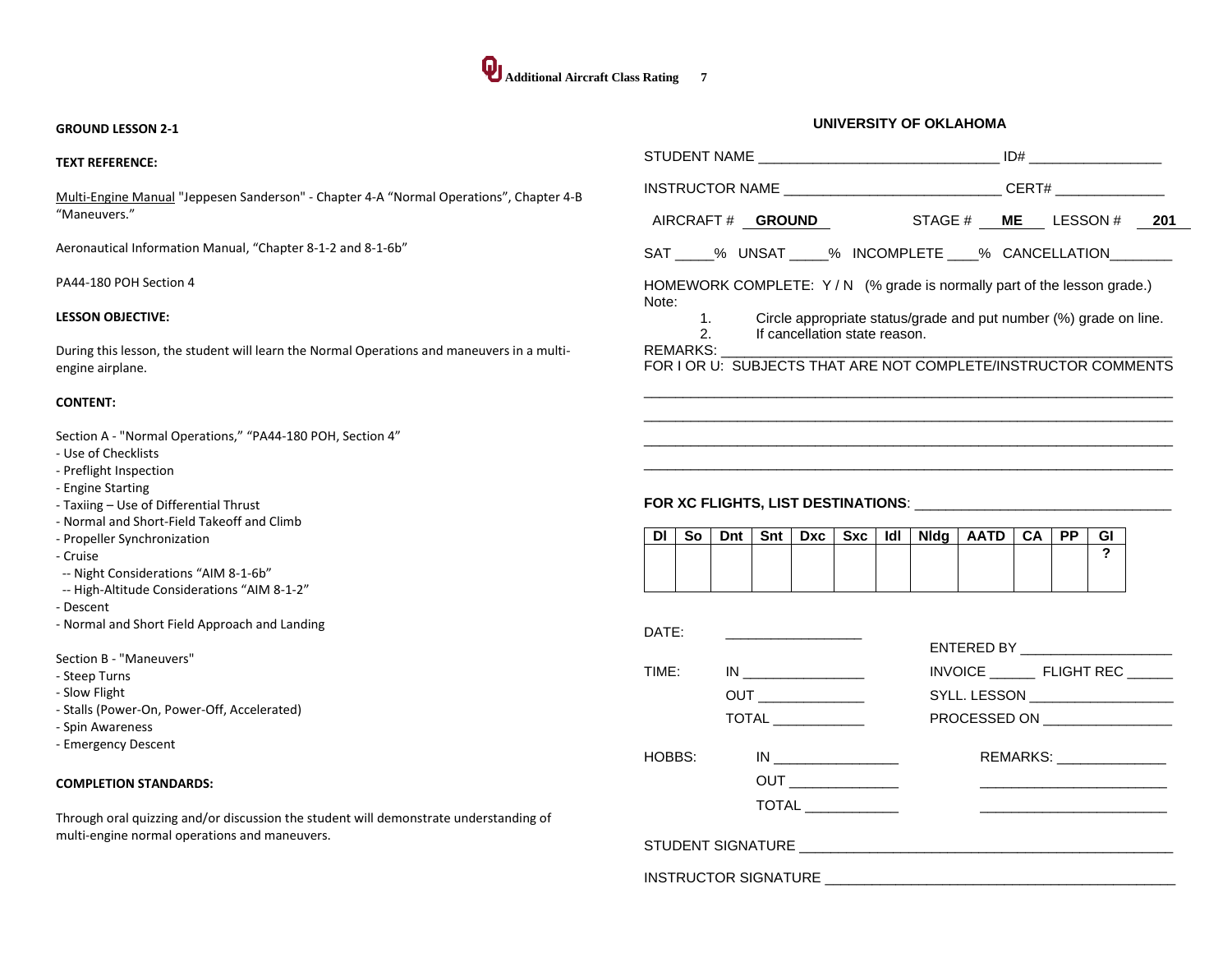## **Additional Aircraft Class Rating 8**

## **GROUND LESSON 2-2**

### **TEXT REFERENCE:**

Multi-Engine Manual "Jeppesen Sanderson" - Chapter 5-A "When an Engine Fails" Chapter 5- B "Engine-Out Maneuvers, " Chapter 5C "Operating on Instruments," PA44-180 POH Section 3

#### **LESSON OBJECTIVE:**

During this lesson, the student will acquire the knowledge of instrument procedures in the multi-engine airplane with both engines operating and with one engine inoperative.

#### **CONTENT:**

Section A - "When An Engine Fails" Actions:

- Directional Control, Pitch Toward Vyse
- Maximum Power (Mixture, Props, Throttles
- Minimize Drag (Raise Gear and Flaps)
- Identify failed Engine
- Verify Failed Engine
- Troubleshoot If Time/Altitude Permit
- Feather (If Power Not Restored)
- Secure Inoperative Engine
- Monitor Operating Engine

#### Section B - "Engine-Out Maneuvers"

- Engine Failure During Takeoff and Climb
- -- Pre-Takeoff Briefing
- Engine Failure While Enroute
- Engine Failure During Approach/Landing
- Engine-Out Go-Around
- Unfeathering and Air Start Procedures
- Vmc Demonstration
- Drag Demonstration

Section C – "Operating On Instruments"

- Departure
- Enroute
- Engine Failure During Flight By Reference To Instruments
- Engine-Out Instrument Approach
- Engine-Out Missed Approach

#### **COMPLETION STANDARDS:**

Through oral quizzing and/or discussion the student will demonstrate understanding of engine failure actions, engine out maneuvers and engine out procedures in instrument conditions.

| INSTRUCTOR NAME _________________________________CERT# _________________________ |                                                                                                          |     |       |      |      |           |           |         |  |
|----------------------------------------------------------------------------------|----------------------------------------------------------------------------------------------------------|-----|-------|------|------|-----------|-----------|---------|--|
| AIRCRAFT# GROUND STAGE# ME LESSON # 202                                          |                                                                                                          |     |       |      |      |           |           |         |  |
| SAT _____% UNSAT _____% INCOMPLETE ____% CANCELLATION________                    |                                                                                                          |     |       |      |      |           |           |         |  |
| HOMEWORK COMPLETE: Y/N (% grade is normally part of the lesson grade.)<br>Note:  |                                                                                                          |     |       |      |      |           |           |         |  |
|                                                                                  | 1. Circle appropriate status/grade and put number (%) grade on line.<br>2. If cancellation state reason. |     |       |      |      |           |           |         |  |
| FOR I OR U: SUBJECTS THAT ARE NOT COMPLETE/INSTRUCTOR COMMENTS                   |                                                                                                          |     |       |      |      |           |           |         |  |
|                                                                                  |                                                                                                          |     |       |      |      |           |           |         |  |
|                                                                                  |                                                                                                          |     |       |      |      |           |           |         |  |
|                                                                                  |                                                                                                          |     |       |      |      |           |           |         |  |
| So<br><b>DI</b><br>Dnt                                                           | Snt<br>Dxc                                                                                               | Sxc | ldl I | Nidg | AATD | <b>CA</b> | <b>PP</b> | GI<br>2 |  |
|                                                                                  |                                                                                                          |     |       |      |      |           |           |         |  |
| DATE:                                                                            |                                                                                                          |     |       |      |      |           |           |         |  |

|        |                                | ENTERED BY ______________________                                                       |
|--------|--------------------------------|-----------------------------------------------------------------------------------------|
|        | TIME: IN _________________     | INVOICE FLIGHT REC                                                                      |
|        |                                | SYLL. LESSON ___________________                                                        |
|        | <b>TOTAL</b> _____________     | PROCESSED ON _________________                                                          |
| HOBBS: | $\overline{ \text{TOTAL} } \_$ | REMARKS: ________________<br><u> 1980 - John Stone, Amerikaansk politiker (</u> † 1920) |
|        |                                |                                                                                         |
|        |                                |                                                                                         |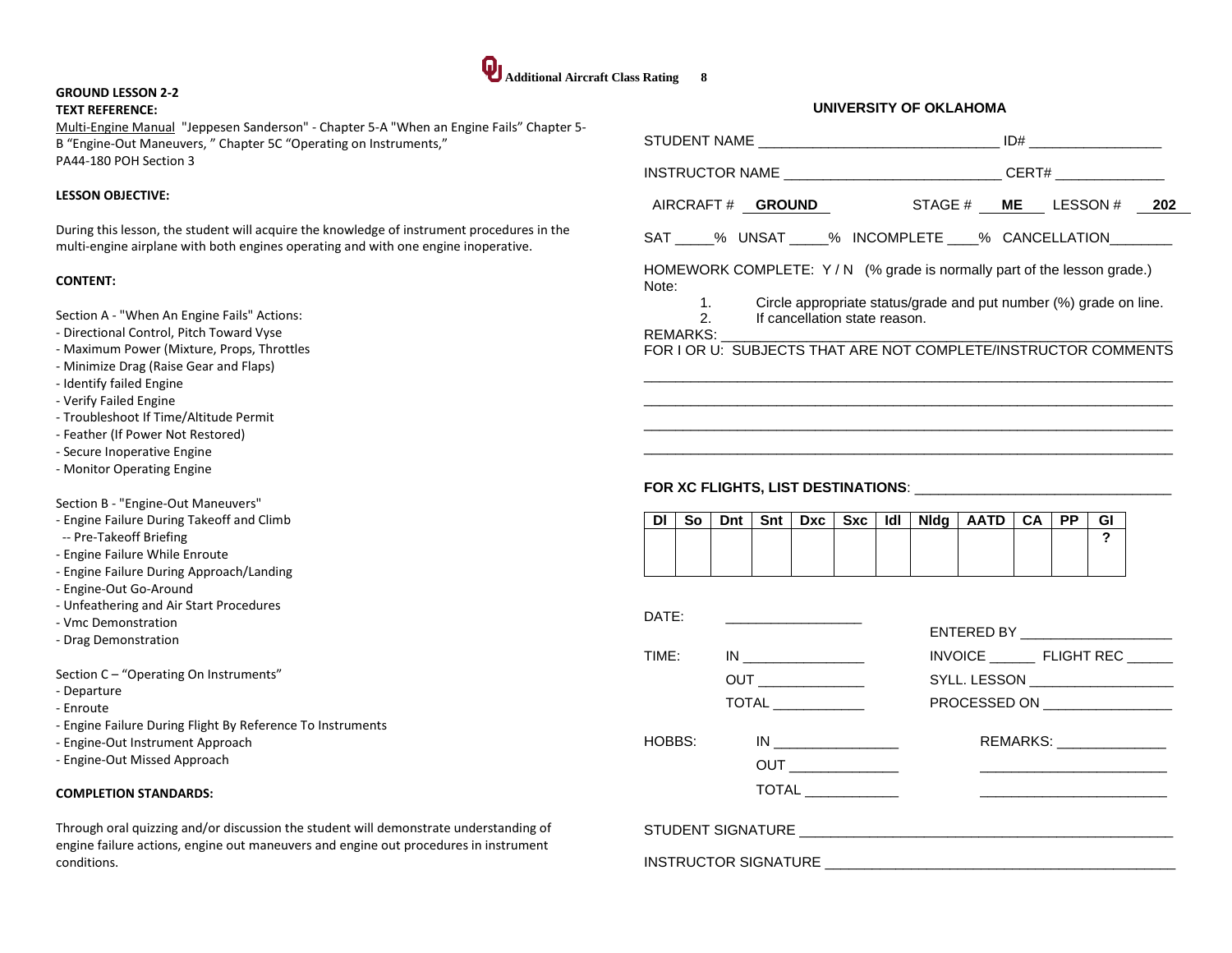#### **GROUND LESSON 2-3**

#### **TEXT REFERENCE:**

14 CFR Part 91 Subpart K: Fractional Ownership Operations 14 CFR Part 119.1: Air Carriers and Operators for Compensation or Hire 14 CFR Part 135: Operating Requirements: Commuter and On Demand Operations FAA ADVISORY CIRCULAR (AC) 91-37B: Truth in Leasing

#### **LESSON OBJECTIVE:**

During this lesson, the student will review their knowledge of applicable regulations issued by the Federal Aviation for commercial pilot privileges, limitations and flight operations.

#### **CONTENT:**

Fractional Ownership Operations

- Applicability 91.1001
- Program Operating Manual Contents 91.1025
- Large Transport Category and Turbine Powered Airplanes Limitations, Destination and Alternate Airports – 91.1037
- IFR Takeoff, Approach and Landing Minimums 91.1039
- Crewmember Experience 91.1053
- Crewmember Flight, Duty and Rest Time Requirement 91.1057

Other Operations for Compensation or Hire – 119.1(e)

- Student Instruction
- Nonstop Commercial Air Tours
- Ferry or Training Flights
- Aerial Work Operations
	- -- Crop Dusting, Seeding, Spraying, Bird Chasing
	- -- Banner Towing
	- -- Aerial Photography or Survey
	- -- Fire Fighting
	- -- Powerline or Pipeline Patrol
- Intentional Parachute Operations

Commuter and On Demand Operations

- Applicability 135.1
- Manual Contents 135.23
- Pilot Requirements, Use of Oxygen 135.89
- IFR: Operating Limitations 135.215
- IFR: Takeoff Limitations 135.217
- IFR: IFR Destination Airport Weather Minimums 135.219
- IFR: Alternate Airport Requirements: 135.223
- Pilot In Command Qualifications 135.243
- Second In Command Qualifications 135.245
- Crewmember Flight Time and Duty Periods Limitations and Rest Requirements 135, Subpart F

|       |               |          |     |                               |     |       | INSTRUCTOR NAME ________________________________CERT# __________________________                                                                                                                                 |      |      |    |  |
|-------|---------------|----------|-----|-------------------------------|-----|-------|------------------------------------------------------------------------------------------------------------------------------------------------------------------------------------------------------------------|------|------|----|--|
|       |               |          |     |                               |     |       | AIRCRAFT # GROUND STAGE # ME LESSON # 203                                                                                                                                                                        |      |      |    |  |
|       |               |          |     |                               |     |       | SAT _____% UNSAT _____% INCOMPLETE ____% CANCELLATION________                                                                                                                                                    |      |      |    |  |
| Note: | $\mathcal{P}$ | REMARKS: |     | If cancellation state reason. |     |       | HOMEWORK COMPLETE: Y/N (% grade is normally part of the lesson grade.)<br>1. Circle appropriate status/grade and put number (%) grade on line.<br>FOR I OR U: SUBJECTS THAT ARE NOT COMPLETE/INSTRUCTOR COMMENTS |      |      |    |  |
| DΙ    | So            | Dnt      | Snt | Dxc                           | Sxc | ldl l | $N \, dq \mid \text{AATD} \mid$                                                                                                                                                                                  | CA I | PP I | GI |  |
|       |               |          |     |                               |     |       |                                                                                                                                                                                                                  |      |      | 2  |  |
|       |               |          |     |                               |     |       |                                                                                                                                                                                                                  |      |      |    |  |
| DATE: |               |          |     |                               |     |       | ENTERED BY NATIONAL PROPERTY                                                                                                                                                                                     |      |      |    |  |
| TIME: |               | IN       |     |                               |     |       | INVOICE __________ FLIGHT REC_                                                                                                                                                                                   |      |      |    |  |

HOBBS: IN \_\_\_\_\_\_\_\_\_\_\_\_\_\_\_\_\_\_\_\_\_ REMARKS: \_\_\_\_\_\_\_\_\_\_\_\_\_

OUT \_\_\_\_\_\_\_\_\_\_\_\_\_\_ \_\_\_\_\_\_\_\_\_\_\_\_\_\_\_\_\_\_\_\_\_\_\_\_ TOTAL \_\_\_\_\_\_\_\_\_\_\_\_ \_\_\_\_\_\_\_\_\_\_\_\_\_\_\_\_\_\_\_\_\_\_\_\_

OUT \_\_\_\_\_\_\_\_\_\_\_\_\_\_ SYLL. LESSON \_\_\_\_\_\_\_\_\_\_\_\_\_\_\_\_\_\_\_ TOTAL \_\_\_\_\_\_\_\_\_\_\_\_ PROCESSED ON \_\_\_\_\_\_\_\_\_\_\_\_\_\_\_\_\_

**UNIVERSITY OF OKLAHOMA**

| STUDENT SIGNATURE |  |
|-------------------|--|

**Additional Aircraft Class Rating 9** 

## INSTRUCTOR SIGNATURE \_\_\_\_\_\_\_\_\_\_\_\_\_\_\_\_\_\_\_\_\_\_\_\_\_\_\_\_\_\_\_\_\_\_\_\_\_\_\_\_\_\_\_\_\_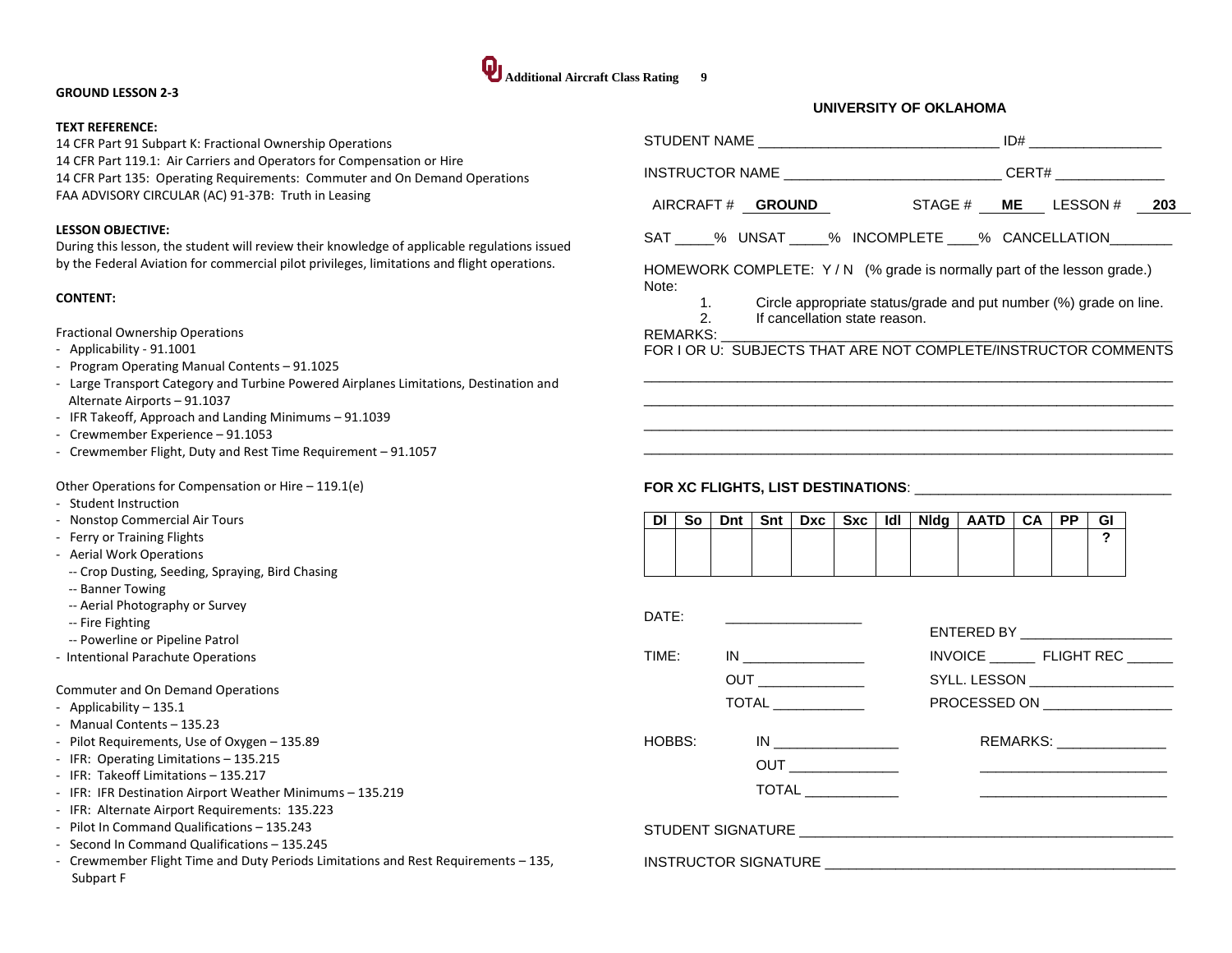#### **GROUND LESSON 2-3 (CONTINUED)**

Legal Dry Lease Versus Illegal Wet Lease Operations – AC 91.37B

#### **COMPLETION STANDARDS**

Through oral quizzing and/or discussion the student will demonstrate understanding of commercial pilot privileges, limitations and flight operations as defined in 14 CFR, Parts 91 (Subpart K), 119.1 and 135. The student will also have understanding or the difference between legal dry lease operations and illegal wet lease operations.

|                                                                                                                         | CERT# ______________ |  |  |  |  |
|-------------------------------------------------------------------------------------------------------------------------|----------------------|--|--|--|--|
| AIRCRAFT# GROUND STAGE # ME LESSON # 203                                                                                |                      |  |  |  |  |
| SAT _____% UNSAT _____% INCOMPLETE ____% CANCELLATION ________                                                          |                      |  |  |  |  |
| HOMEWORK COMPLETE: $Y/N$ (% grade is normally part of the lesson grade.)<br>Note:                                       |                      |  |  |  |  |
| 1. Circle appropriate status/grade and put number (%) grade on line.<br>2 <sup>1</sup><br>If cancellation state reason. |                      |  |  |  |  |
| REMARKS:<br>FOR I OR U: SUBJECTS THAT ARE NOT COMPLETE/INSTRUCTOR COMMENTS                                              |                      |  |  |  |  |
|                                                                                                                         |                      |  |  |  |  |

 $\overline{a}$  , and the set of the set of the set of the set of the set of the set of the set of the set of the set of the set of the set of the set of the set of the set of the set of the set of the set of the set of the set  $\overline{\phantom{a}}$  , and the contribution of the contribution of the contribution of the contribution of the contribution of the contribution of the contribution of the contribution of the contribution of the contribution of the

**UNIVERSITY OF OKLAHOMA**

| <b>DI</b> | So <sub>1</sub> |  |  |  | Dnt   Snt   Dxc   Sxc   Idl   Nidg   AATD   CA   PP |  | GI |
|-----------|-----------------|--|--|--|-----------------------------------------------------|--|----|
|           |                 |  |  |  |                                                     |  |    |
|           |                 |  |  |  |                                                     |  |    |
|           |                 |  |  |  |                                                     |  |    |

| DATF:  |                                                            | ENTERED BY ______________________                                                                             |
|--------|------------------------------------------------------------|---------------------------------------------------------------------------------------------------------------|
| TIME:  | IN                                                         | INVOICE ___________ FLIGHT REC _______                                                                        |
|        | <b>OUT</b> ________________                                | SYLL. LESSON ____________________                                                                             |
|        | $\overline{ \text{TOTAL} } \_\_\_\_\_\_\_\_\_\_\_\_\_\_\_$ | PROCESSED ON __________________                                                                               |
| HOBBS: | IN                                                         | REMARKS: _________________<br>the contract of the contract of the contract of the contract of the contract of |
|        |                                                            |                                                                                                               |
|        |                                                            |                                                                                                               |
|        |                                                            |                                                                                                               |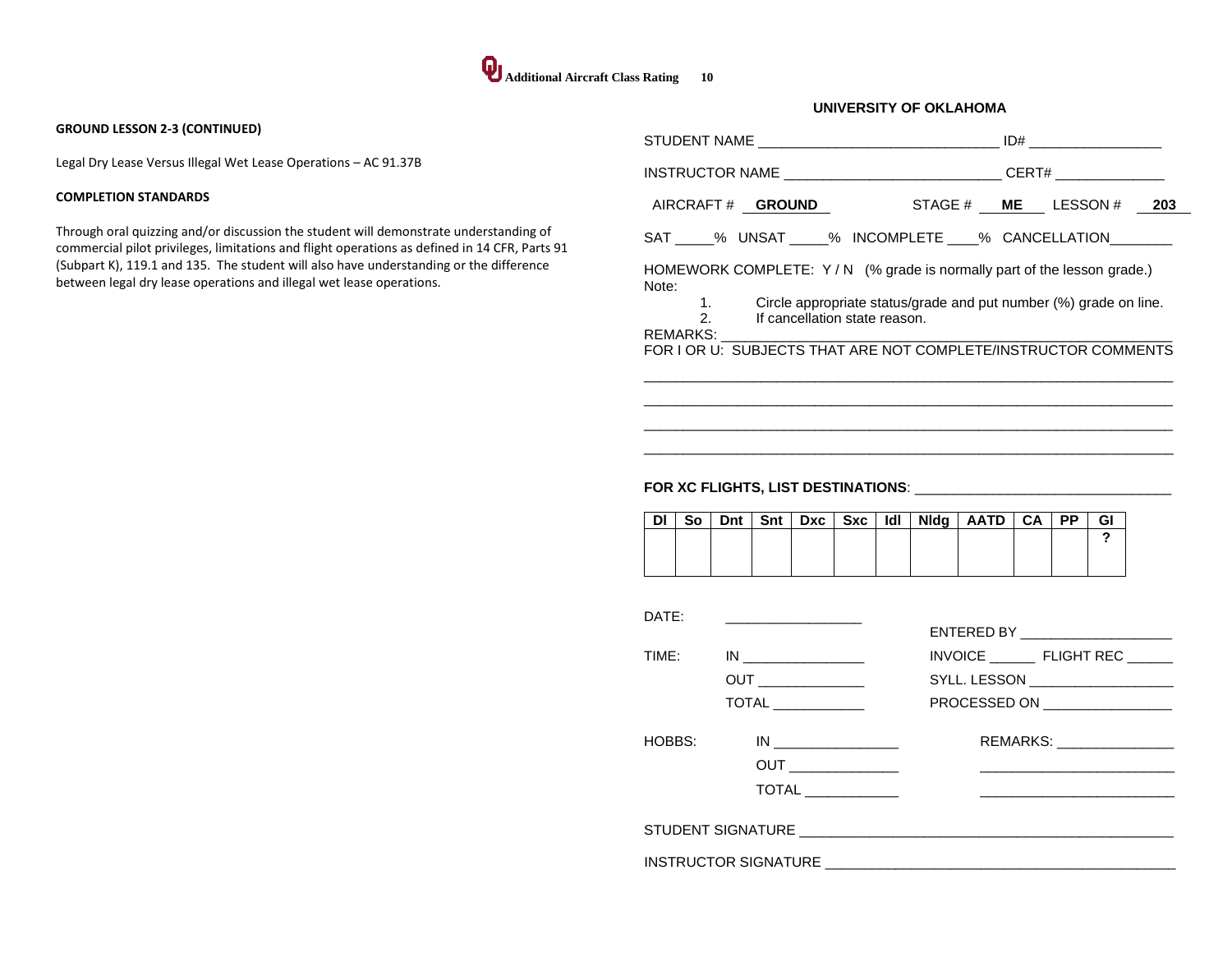#### **GROUND LESSON 2-4**

#### **FINAL EXAM**

#### **LESSON OBJECTIVE:**

The exam administered during the lesson evaluates the student's comprehension of the material presented in ground lessons 5, 6 and 7.

#### **CONTENT:**

PA44-180 Normal Operations PA44-180 Engine Failures Multi-Engine Maneuvers Instrument Procedures Commercial Pilot Privileges and Limitations

#### **COMPLETION STANDARDS:**

The student will complete the multi-engine pilot final examination with a passing score of 80% and the instructor will review each incorrect response to ensure complete understanding of the material.

| STUDENT NAME THE RESIDENCE ID AND THE RESIDENCE ID AND THE RESIDENCE ID AND THE RESIDENCE ID AND THE RESIDENCE                                                                                                                |                                                                      |
|-------------------------------------------------------------------------------------------------------------------------------------------------------------------------------------------------------------------------------|----------------------------------------------------------------------|
| INSTRUCTOR NAME __________________________________CERT# _________________                                                                                                                                                     |                                                                      |
|                                                                                                                                                                                                                               | AIRCRAFT# GROUND FLIGHT STAGE# ME LESSON# 204                        |
| SAT % UNSAT % INCOMPLETE % CANCELLATION                                                                                                                                                                                       |                                                                      |
| HOMEWORK COMPLETE: $Y/N$ (% grade is normally part of the lesson grade.)<br>Note:                                                                                                                                             |                                                                      |
| $\overline{2}$ $\overline{2}$<br>If cancellation state reason.                                                                                                                                                                | 1. Circle appropriate status/grade and put number (%) grade on line. |
| REMARKS: Example 2004 and the contract of the contract of the contract of the contract of the contract of the contract of the contract of the contract of the contract of the contract of the contract of the contract of the | FOR I OR U: SUBJECTS THAT ARE NOT COMPLETE/INSTRUCTOR COMMENTS       |
|                                                                                                                                                                                                                               |                                                                      |
|                                                                                                                                                                                                                               |                                                                      |

 $\overline{a}$  , and the set of the set of the set of the set of the set of the set of the set of the set of the set of the set of the set of the set of the set of the set of the set of the set of the set of the set of the set  $\overline{a}$  , and the set of the set of the set of the set of the set of the set of the set of the set of the set of the set of the set of the set of the set of the set of the set of the set of the set of the set of the set

**UNIVERSITY OF OKLAHOMA**

| <b>DI</b> |  |  |  | So   Dnt   Snt   Dxc   Sxc   Idl   Nidg   AATD   CA   PP |  | GI |
|-----------|--|--|--|----------------------------------------------------------|--|----|
|           |  |  |  |                                                          |  |    |
|           |  |  |  |                                                          |  |    |
|           |  |  |  |                                                          |  |    |

| DATF:                                              | ENTERED BY _______________________ |
|----------------------------------------------------|------------------------------------|
| TIME:<br>IN                                        | INVOICE FLIGHT REC                 |
|                                                    | SYLL. LESSON ___________________   |
| $\overline{ \text{TOTAL} } \_$                     | PROCESSED ON __________________    |
| HOBBS / TAC: IN<br>TOTAL TIME ____________________ | REMARKS: ________________          |
|                                                    |                                    |
| INSTRUCTOR SIGNATUR                                |                                    |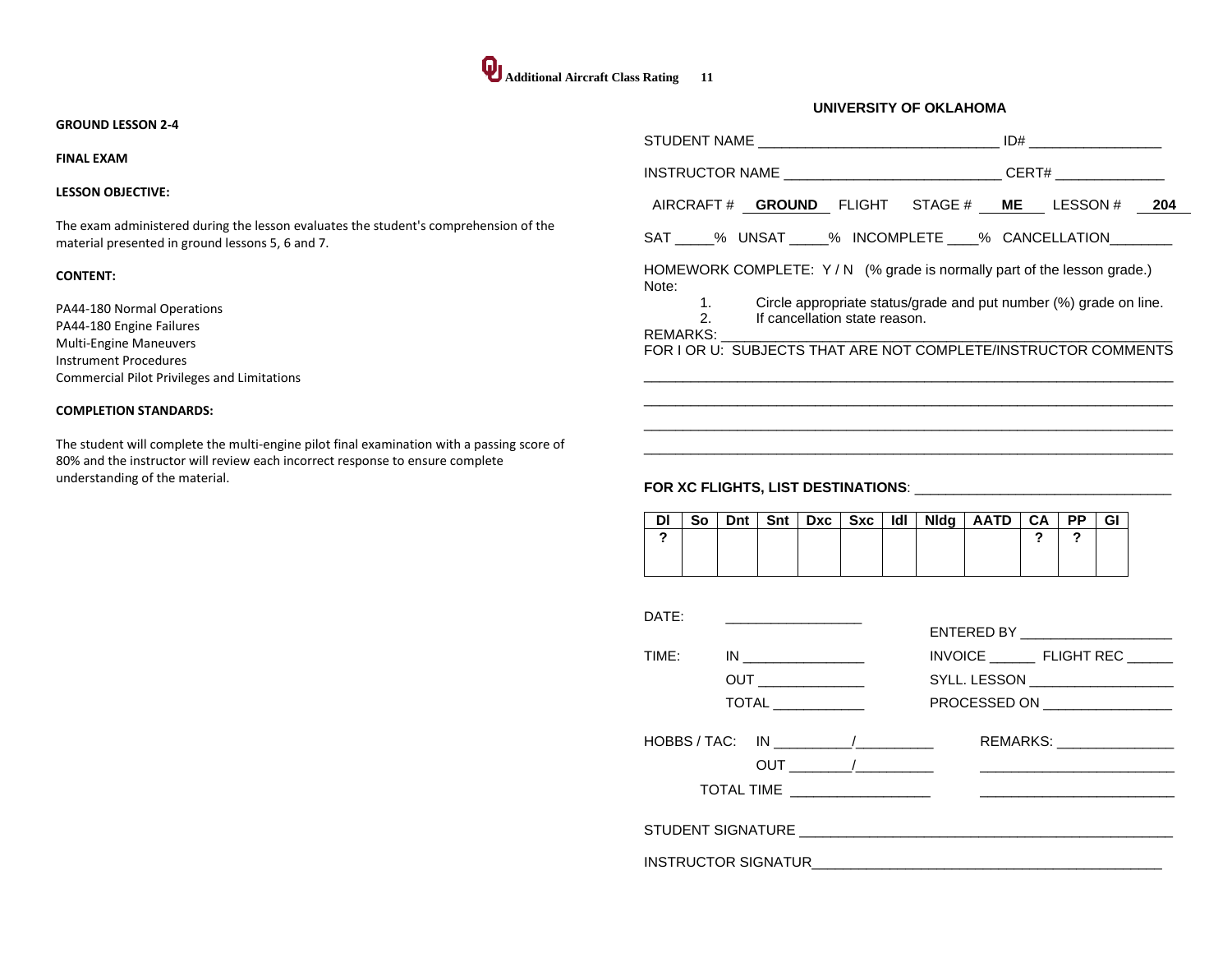

Accomplishments and standards of the flight training portion of this course, consisting of one stage. The student will develop the skills necessary to operate a multiengine land airplane. This includes normal and emergency operations, instrument skills and application of these skills in day and night cross country operations. The student will also become proficient performing commercial multiengine and single engine maneuvers, takeoffs and landings. At the completion of this stage the student will pass the end of course stage check (Flight Lesson 8).

## **FLIGHT TIME ALLOCATION**

| <b>LESSON</b>   | <b>DUAL</b> | <b>IDL</b> | <b>DXC</b> | <b>DL NGT</b> | P/P |
|-----------------|-------------|------------|------------|---------------|-----|
|                 |             |            |            |               |     |
| Flight Lesson 1 | 1.0         |            |            |               | 0.5 |
| Flight Lesson 2 | 1.0         |            |            |               | 0.5 |
| Flight Lesson 3 | 2.0         | $0.5\,$    |            |               | 0.5 |
| Flight Lesson 4 | 2.0         | 1.6        |            |               | 0.5 |
| Flight Lesson 5 | 2.0         | 1.0        | 2.0        |               | 0.5 |
| Flight Lesson 6 | 2.0         | 1.0        | 2.0        | 2.0           | 0.5 |
| Flight Lesson 7 | 2.0         | 0.7        |            |               | 0.5 |
| Flight Lesson 8 | 1.5         | 0.2        |            |               | 2.0 |
|                 |             |            |            |               |     |
| Total:          | 13.5        | 5.0        | 4.0        | 2.0           | 5.5 |

DUAL = Dual in a PA44-180 IDL = Instrument dual in a PA44-180 DXC = Dual Cross Country DL NGT = Dual Night. P/P = Pre/Post Flight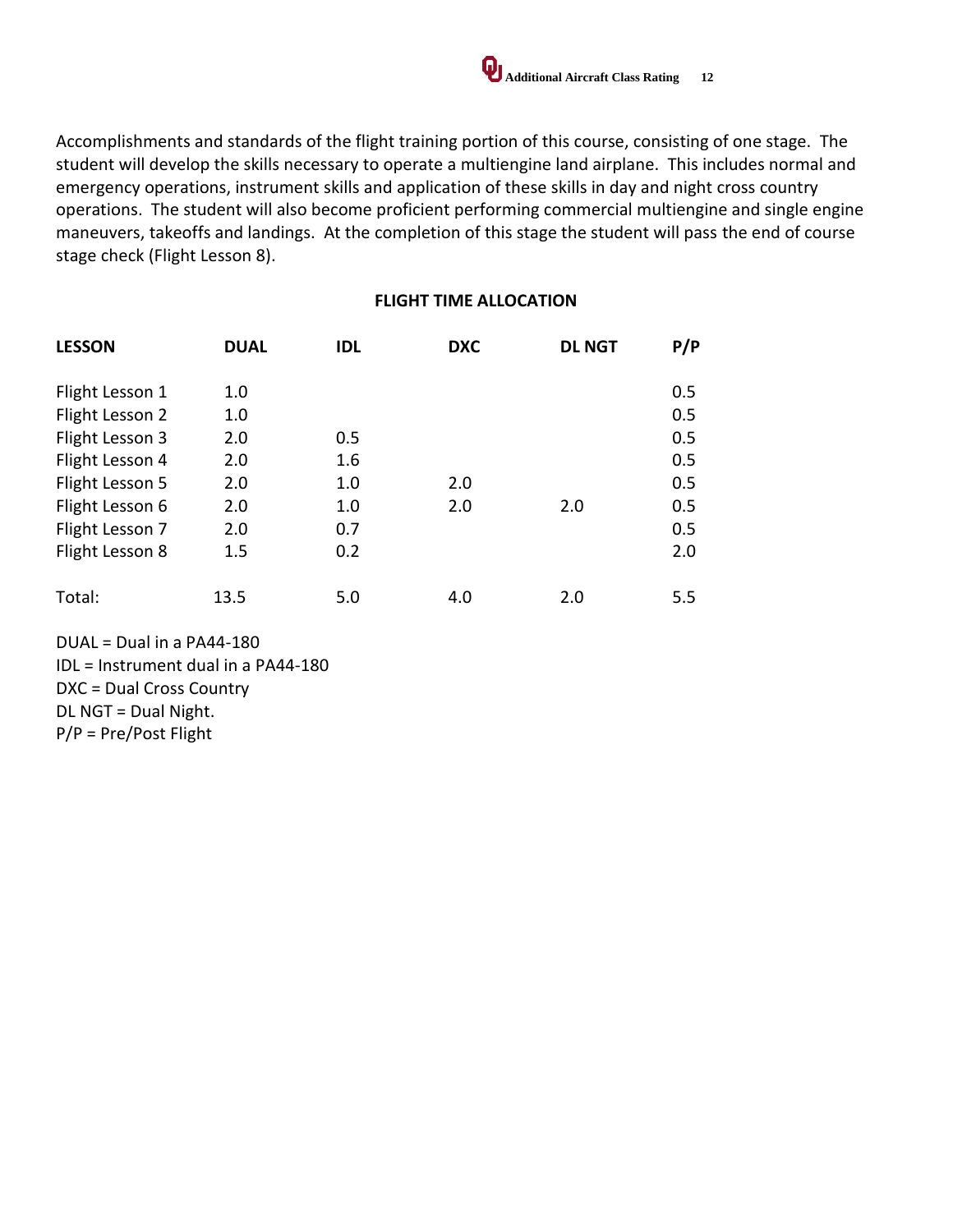#### **FLIGHT LESSON 1 – DUAL AIRPLANE**

#### **LESSON OBJECTIVE:**

During this lesson, the student will become acquainted with the training airplane. The student will learn the attitude, power settings, and configurations required for the performance of the listed maneuvers and procedures. The student will learn to apply asymmetric power during taxi operations to aid in turns and maintaining directional control during cross winds. The student will also learn additional factors for multiengine aircraft to be considered in the takeoff briefing above and beyond that of a single engine airplane. The student will learn to operate the aircraft systems with emphasis on the constant speed propeller, retractable landing gear, cowl flaps, multiengine controls/instrumentation, and environmental control systems.

#### **CONTENT:**

#### **Lesson Introduction**

Preflight Preparation

- Determining Performance & Limitations Emphasis on
- -- Accelerate/Stop Distance
- -- Single Engine Service Ceiling
- -- Single Engine Absolute Ceiling
- Operation of Systems
- -- Constant speed propeller
- -- Retractable Landing Gear
- -- Cowl Flaps
- -- Multiengine Controls/Instrumentation
- -- Environmental Control Janitrol Heater

#### Preflight Procedures

- Preflight Assessment
- Flight Deck Management
- Engine Starting
- Taxiing (Asymmetric Thrust To Aid Turns and Taxiing in Crosswinds)
- Pre-Takeoff Check
- Takeoff Briefing

#### Airport Base Operations

- Communications and ATC Light Signals
- Runway Lighting Systems
- Traffic Patterns

## **CONTINUED ON NEXT PAGE**

|                    |          |     |     |                                              |     |     | UNIVERSITY OF OKLAHOMA                                  |                                                                                  |                    |           |    |  |
|--------------------|----------|-----|-----|----------------------------------------------|-----|-----|---------------------------------------------------------|----------------------------------------------------------------------------------|--------------------|-----------|----|--|
|                    |          |     |     |                                              |     |     |                                                         |                                                                                  |                    |           |    |  |
|                    |          |     |     |                                              |     |     |                                                         | INSTRUCTOR NAME ___________________________________CERT# _______________________ |                    |           |    |  |
|                    |          |     |     |                                              |     |     |                                                         |                                                                                  |                    |           |    |  |
|                    |          |     |     |                                              |     |     |                                                         | SAT ____% UNSAT ____% INCOMPLETE ____% CANCELLATION                              |                    |           |    |  |
| Note:              |          |     |     |                                              |     |     |                                                         | HOMEWORK COMPLETE: Y/N (% grade is normally part of the lesson grade.)           |                    |           |    |  |
| REMARKS: __        | 1.<br>2. |     |     | If cancellation state reason.                |     |     |                                                         | Circle appropriate status/grade and put number (%) grade on line.                |                    |           |    |  |
|                    |          |     |     |                                              |     |     |                                                         | FOR LOR U: SUBJECTS THAT ARE NOT COMPLETE/INSTRUCTOR COMMENTS                    |                    |           |    |  |
|                    |          |     |     |                                              |     |     |                                                         |                                                                                  |                    |           |    |  |
|                    |          |     |     |                                              |     |     |                                                         |                                                                                  |                    |           |    |  |
|                    |          |     |     |                                              |     |     |                                                         |                                                                                  |                    |           |    |  |
|                    |          |     |     |                                              |     |     |                                                         |                                                                                  |                    |           |    |  |
|                    |          |     |     |                                              |     |     |                                                         |                                                                                  |                    |           |    |  |
| DI                 | So       | Dnt | Snt | <b>Dxc</b>                                   | Sxc | ldl |                                                         | $N \,$ ldg   AATD                                                                | <b>CA</b>          | <b>PP</b> | GI |  |
| $\mathbf{\hat{z}}$ |          |     |     |                                              |     |     |                                                         |                                                                                  | $\mathbf{\hat{z}}$ | 2         |    |  |
|                    |          |     |     |                                              |     |     |                                                         |                                                                                  |                    |           |    |  |
|                    |          |     |     |                                              |     |     |                                                         |                                                                                  |                    |           |    |  |
| DATE:              |          |     |     |                                              |     |     |                                                         |                                                                                  |                    |           |    |  |
|                    |          |     |     |                                              |     |     |                                                         | ENTERED BY NATIONAL PROPERTY                                                     |                    |           |    |  |
| TIME:              |          |     |     | IN                                           |     |     | INVOICE FLIGHT REC<br>SYLL. LESSON ____________________ |                                                                                  |                    |           |    |  |
|                    |          |     |     | <b>OUT</b><br>$\overline{ \text{TOTAL} } \_$ |     |     |                                                         | PROCESSED ON _________________                                                   |                    |           |    |  |
|                    |          |     |     |                                              |     |     |                                                         |                                                                                  |                    |           |    |  |

| HOBBS / TAC: IN   |     | REMARKS: <b>Example</b> |
|-------------------|-----|-------------------------|
|                   | OUT |                         |
| <b>TOTAL TIME</b> |     |                         |
|                   |     |                         |
| STUDENT SIGNATURE |     |                         |

INSTRUCTOR SIGNATURE \_\_\_\_\_\_\_\_\_\_\_\_\_\_\_\_\_\_\_\_\_\_\_\_\_\_\_\_\_\_\_\_\_\_\_\_\_\_\_\_\_\_\_\_\_

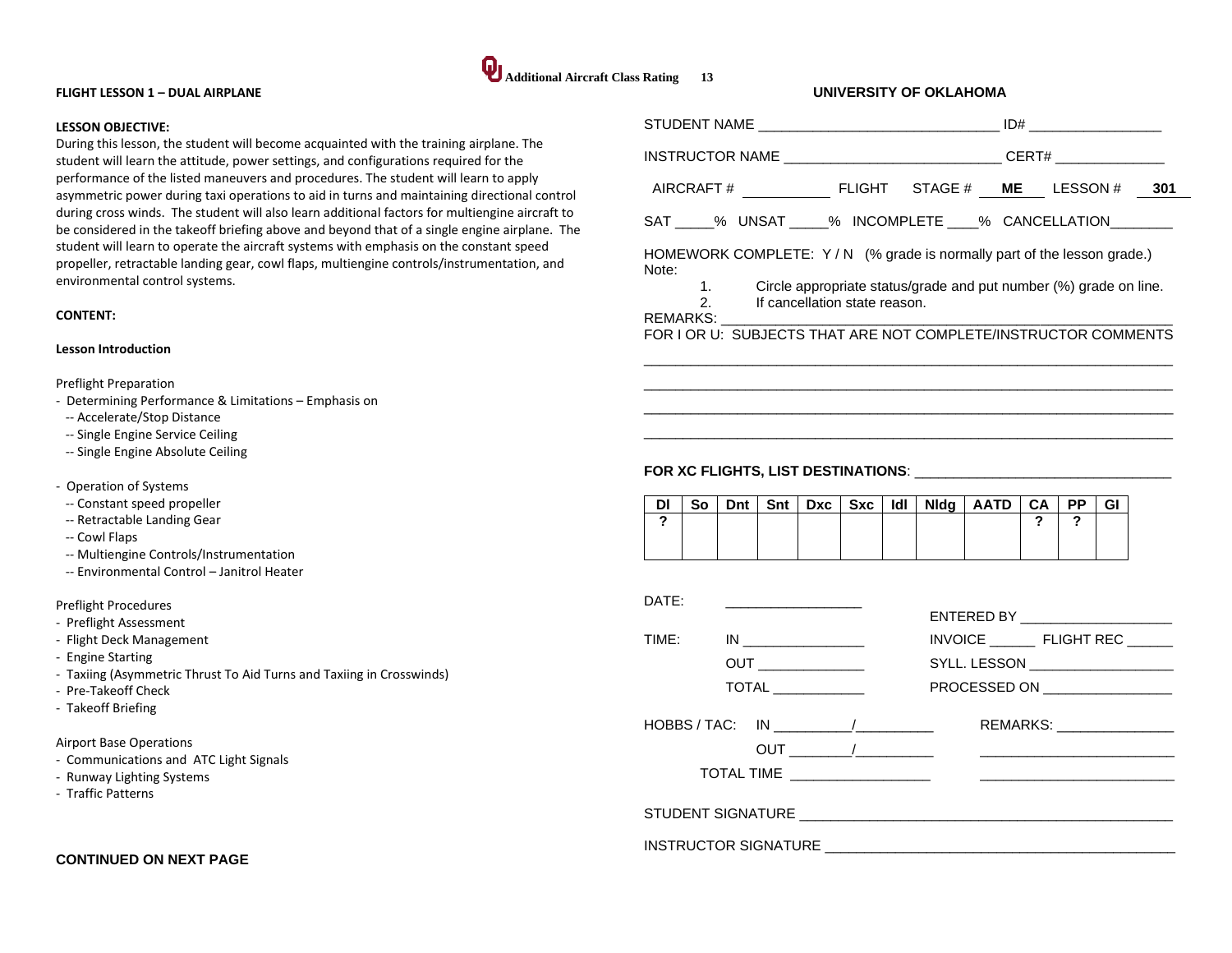# **Additional Aircraft Class Rating 14**

| <b>FLIGHT LESSON 1 (CONTINUED)</b>                                                                                                                                                                                                                                                                                             |                                                                                                                                                      |
|--------------------------------------------------------------------------------------------------------------------------------------------------------------------------------------------------------------------------------------------------------------------------------------------------------------------------------|------------------------------------------------------------------------------------------------------------------------------------------------------|
| Normal Takeoffs and Climbs                                                                                                                                                                                                                                                                                                     | INSTRUCTOR NAME _________________________________CERT# _________________________                                                                     |
| Navigation to/from Practice Area using Pilotage                                                                                                                                                                                                                                                                                | AIRCRAFT# FLIGHT STAGE # ME LESSON # 301                                                                                                             |
| Visual Scanning and Collision Avoidance - Aircraft Blind Spots                                                                                                                                                                                                                                                                 | SAT ____% UNSAT _____% INCOMPLETE ____% CANCELLATION _______                                                                                         |
| Straight-and-Level Flight and Level Turns                                                                                                                                                                                                                                                                                      | HOMEWORK COMPLETE: Y/N (% grade is normally part of the lesson grade.)                                                                               |
| Climbs - Straight and Turning                                                                                                                                                                                                                                                                                                  | Note:<br>Circle appropriate status/grade and put number (%) grade on line.<br>$\mathbf{1}$ .                                                         |
| Descents - Straight and Turning                                                                                                                                                                                                                                                                                                | 2.<br>If cancellation state reason.<br>REMARKS:                                                                                                      |
| Maneuvering During Slow Flight                                                                                                                                                                                                                                                                                                 | FOR I OR U: SUBJECTS THAT ARE NOT COMPLETE/INSTRUCTOR COMMENTS                                                                                       |
| <b>Stalls</b><br>- Power-On<br>- Power-Off<br>- Accelerated                                                                                                                                                                                                                                                                    |                                                                                                                                                      |
| <b>Steep Turns</b>                                                                                                                                                                                                                                                                                                             |                                                                                                                                                      |
| Normal Landings                                                                                                                                                                                                                                                                                                                | Dnt<br>Sxc   Idl   Nidg   AATD  <br>$-CA$<br><b>PP</b><br><b>GI</b><br>Snt l<br>Dxc<br>DI.<br>So                                                     |
| After Landing Procedures                                                                                                                                                                                                                                                                                                       | $\mathbf{r}$<br>$\overline{?}$<br>$\overline{?}$                                                                                                     |
| Post Flight Procedures                                                                                                                                                                                                                                                                                                         |                                                                                                                                                      |
| <b>COMPLETION STANDARDS:</b><br>Preflight Preparation/Procedures, Navigation, After Landing/Post Flight Procedures: To the<br>standards of the Commercial Pilot - Airplane Airman Certification Standards.<br>Normal Takeoffs and Landings: To the standards of the Commercial Pilot Airman<br><b>Certification Standards.</b> | DATE:<br>INVOICE ___________ FLIGHT REC ________<br>TIME:<br><b>OUT</b><br>SYLL. LESSON __________________<br>TOTAL<br>PROCESSED ON ________________ |
| Flight Maneuvers: The student will execute the steps of each maneuver in the proper order.<br>Airspeed will be maintained +/- 15 knots, heading +/-15 degrees and altitude +/-150 feet.                                                                                                                                        | $HOBBS / TAC: IN 1 1 1 1 1 1 1 1 1 1 1 1 1 1 1 1 1 1 1 1 1 1 1 1 1 1 1 1 1 1 <$<br>REMARKS: _______________<br>TOTAL TIME __________________         |
|                                                                                                                                                                                                                                                                                                                                |                                                                                                                                                      |
|                                                                                                                                                                                                                                                                                                                                | INSTRUCTOR SIGNATURE                                                                                                                                 |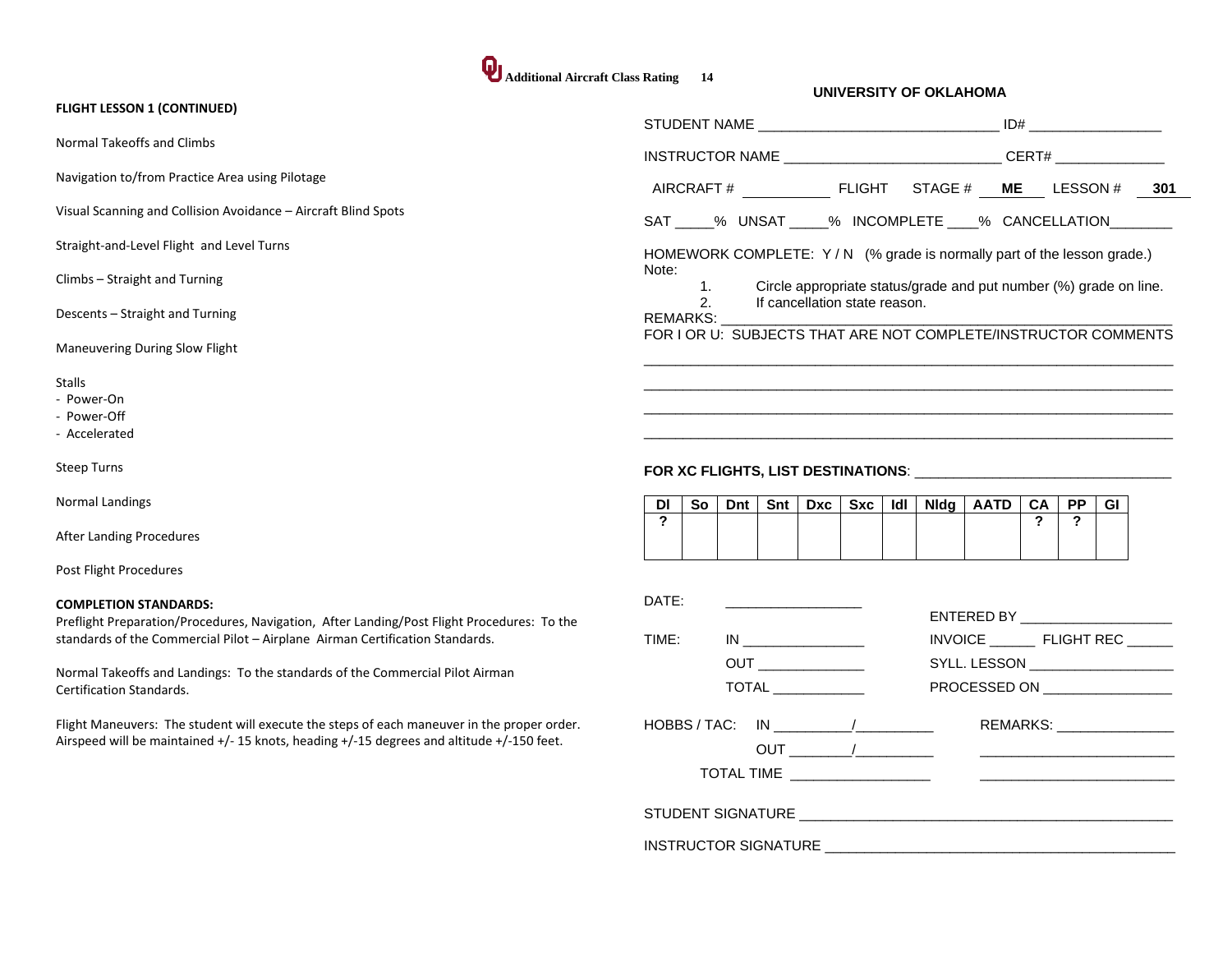

#### **FLIGHT LESSON 2 – DUAL AIRPLANE**

#### **LESSON OBJECTIVE:**

During this lesson, the student will be introduced to engine-out procedures and will learn to identify the inoperative engine, initiate appropriate corrective procedures, maneuver the airplane with one engine inoperative and demonstrate engine inoperative loss of directional control and recovery techniques, shut down and restart procedures and the effects on aircraft performance of various airspeeds and configurations during single engine operations. Engine failures will occur during all phases of flight: takeoff roll, climb out, cruise, approach and landing.

#### **CONTENT:**

#### **Lesson Review**

Preflight Preparation

Operation of Systems

Preflight Procedures

Airport Base Operations

Normal Takeoffs and Landings

#### **Lesson Introduction**

Emergency Operations Engine Failure – Initial Response (Control – Correct application of rudder, ailerons and elevator ; Mixture, Props, Throttle Full; Configuration – Clean; Identify and Verify Failed Engine; Pitch to Maintain Level Flight at Vyse or Higher; Determination of Whether to Troubleshoot or Feather)

- During Takeoff Roll
- Climb
- Cruise
- Approach and Landing

Engine Failure Trouble-Shooting Procedures

Full Feather and Engine Securing Procedures

Engine Restart Procedures

**CONTINUED ON NEXT PAGE**

| AIRCRAFT# CRM FLIGHT STAGE# ME LESSON# 302                                                                                                                             |  |  |  |  |  |  |
|------------------------------------------------------------------------------------------------------------------------------------------------------------------------|--|--|--|--|--|--|
| SAT _____% UNSAT _____% INCOMPLETE ____% CANCELLATION _______                                                                                                          |  |  |  |  |  |  |
| HOMEWORK COMPLETE: $Y/N$ (% grade is normally part of the lesson grade.)<br>Note:                                                                                      |  |  |  |  |  |  |
| 1. Circle appropriate status/grade and put number (%) grade on line.<br>2. If cancellation state reason.                                                               |  |  |  |  |  |  |
| REMARKS: The Management of the Second State of the Second State of the Second State of the Second St<br>FOR I OR U: SUBJECTS THAT ARE NOT COMPLETE/INSTRUCTOR COMMENTS |  |  |  |  |  |  |
|                                                                                                                                                                        |  |  |  |  |  |  |

 $\overline{a}$  , and the state of the state of the state of the state of the state of the state of the state of the state of the state of the state of the state of the state of the state of the state of the state of the state o  $\overline{a}$  , and the set of the set of the set of the set of the set of the set of the set of the set of the set of the set of the set of the set of the set of the set of the set of the set of the set of the set of the set

**UNIVERSITY OF OKLAHOMA**

| DI | So |  |  |  | Dnt   Snt   Dxc   Sxc   Idl   Nidg   AATD   CA   PP |  | GI |
|----|----|--|--|--|-----------------------------------------------------|--|----|
|    |    |  |  |  |                                                     |  |    |
|    |    |  |  |  |                                                     |  |    |
|    |    |  |  |  |                                                     |  |    |

| DATF: |                            |                                    |
|-------|----------------------------|------------------------------------|
|       |                            | ENTERED BY _______________________ |
| TIME: | IN                         | INVOICE FLIGHT REC                 |
|       | <b>OUT</b> _______________ | SYLL. LESSON ____________________  |
|       |                            | PROCESSED ON _________________     |
|       | HOBBS / TAC: IN            | REMARKS: ________________          |
|       |                            |                                    |
|       |                            |                                    |
|       | INSTRUCTOR SIGNATURE       |                                    |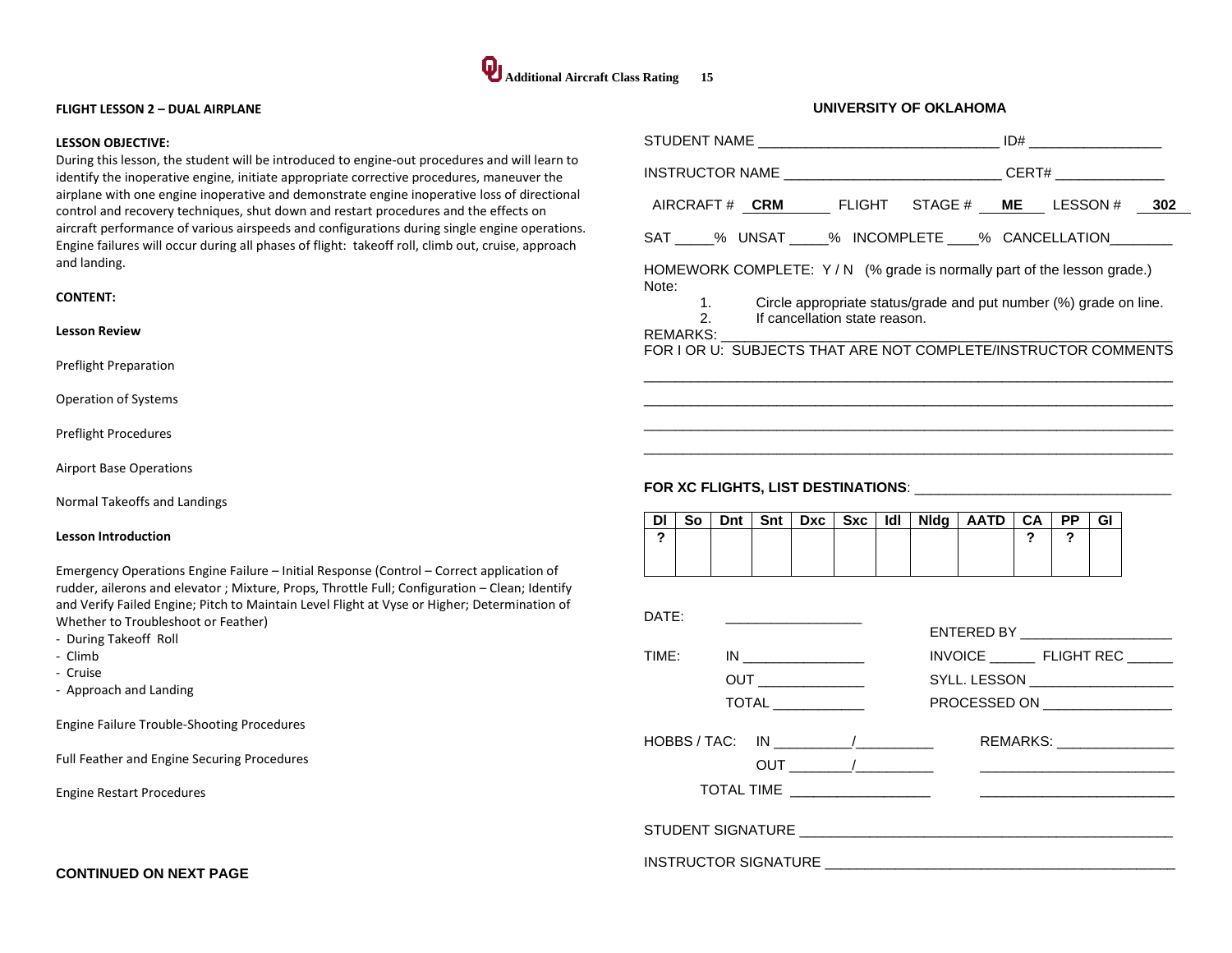#### **FLIGHT LESSON 2 (CONTINUED)**

Maneuvering With One Engine Inoperative

- Straight and Level Flight
- Turns in Both Directions
- Climbs and Descents to Assigned Altitudes

Vmc Demonstration

Effects of Various Airspeeds and Configurations During Single Engine Flight (Drag Demo)

#### **COMPLETION STANDARDS:**

Preflight Preparation/Procedures and Normal Takeoffs and Landings: To the standards of the Commercial Pilot – Airplane Airman Certification Standards.

Engine Failure Initial Response, Trouble Shooting, Full Feather and Engine Securing Procedures: The student will be able to apply the appropriate checklists while maintaining headings +/-15 degrees, airspeeds +/-15 knots and altitudes +/-150 feet.

Vmc Demo: The student will be able to perform the maneuver steps in the proper order to the standards of the Commercial Pilot – Airplane Airman Certification Standards except heading will be maintained within +/-15 degrees

Drag Demo: The student will gain an appreciation that single engine aircraft performance is optimum when the aircraft is operated at Vyse, in a clean configuration and with the inoperative engine propeller feathered.

## STUDENT NAME \_\_\_\_\_\_\_\_\_\_\_\_\_\_\_\_\_\_\_\_\_\_\_\_\_\_\_\_\_\_\_ ID# \_\_\_\_\_\_\_\_\_\_\_\_\_\_\_\_\_ INSTRUCTOR NAME \_\_\_\_\_\_\_\_\_\_\_\_\_\_\_\_\_\_\_\_\_\_\_\_\_\_\_\_\_\_\_\_\_CERT# AIRCRAFT # **CRM** FLIGHT STAGE # **ME** LESSON # **302** SAT \_\_\_\_\_% UNSAT \_\_\_\_% INCOMPLETE \_\_\_\_% CANCELLATION HOMEWORK COMPLETE: Y/N (% grade is normally part of the lesson grade.) Note: 1. Circle appropriate status/grade and put number (%) grade on line. 2. If cancellation state reason. REMARKS: FOR I OR U: SUBJECTS THAT ARE NOT COMPLETE/INSTRUCTOR COMMENTS

 $\overline{a}$  , and the set of the set of the set of the set of the set of the set of the set of the set of the set of the set of the set of the set of the set of the set of the set of the set of the set of the set of the set  $\overline{a}$  , and the set of the set of the set of the set of the set of the set of the set of the set of the set of the set of the set of the set of the set of the set of the set of the set of the set of the set of the set  $\overline{a}$  , and the set of the set of the set of the set of the set of the set of the set of the set of the set of the set of the set of the set of the set of the set of the set of the set of the set of the set of the set  $\overline{a}$  , and the state of the state of the state of the state of the state of the state of the state of the state of the state of the state of the state of the state of the state of the state of the state of the state o

**UNIVERSITY OF OKLAHOMA**

## **FOR XC FLIGHTS, LIST DESTINATIONS**: \_\_\_\_\_\_\_\_\_\_\_\_\_\_\_\_\_\_\_\_\_\_\_\_\_\_\_\_\_\_\_\_\_

**Additional Aircraft Class Rating 16** 

| So |  |  |  | Dnt   Snt   Dxc   Sxc   Idl   Nidg   AATD   CA   PP |  | GI |
|----|--|--|--|-----------------------------------------------------|--|----|
|    |  |  |  |                                                     |  |    |
|    |  |  |  |                                                     |  |    |
|    |  |  |  |                                                     |  |    |

| DATF: |                                 | ENTERED BY _______________________                                                                                    |
|-------|---------------------------------|-----------------------------------------------------------------------------------------------------------------------|
| TIME: |                                 | INVOICE FLIGHT REC                                                                                                    |
|       |                                 | SYLL. LESSON ___________________                                                                                      |
|       |                                 | PROCESSED ON _________________                                                                                        |
|       | HOBBS / TAC: IN                 | REMARKS: ________________                                                                                             |
|       | TOTAL TIME ____________________ | <u> De la contrada de la contrada de la contrada de la contrada de la contrada de la contrada de la contrada de l</u> |
|       |                                 |                                                                                                                       |
|       |                                 | <b>INSTRUCTOR SIGNATURE AND RESIDENT SERVICE OF A STATE OF STATE OF A STATE OF STATE OF STATE OF STATE OF STATE O</b> |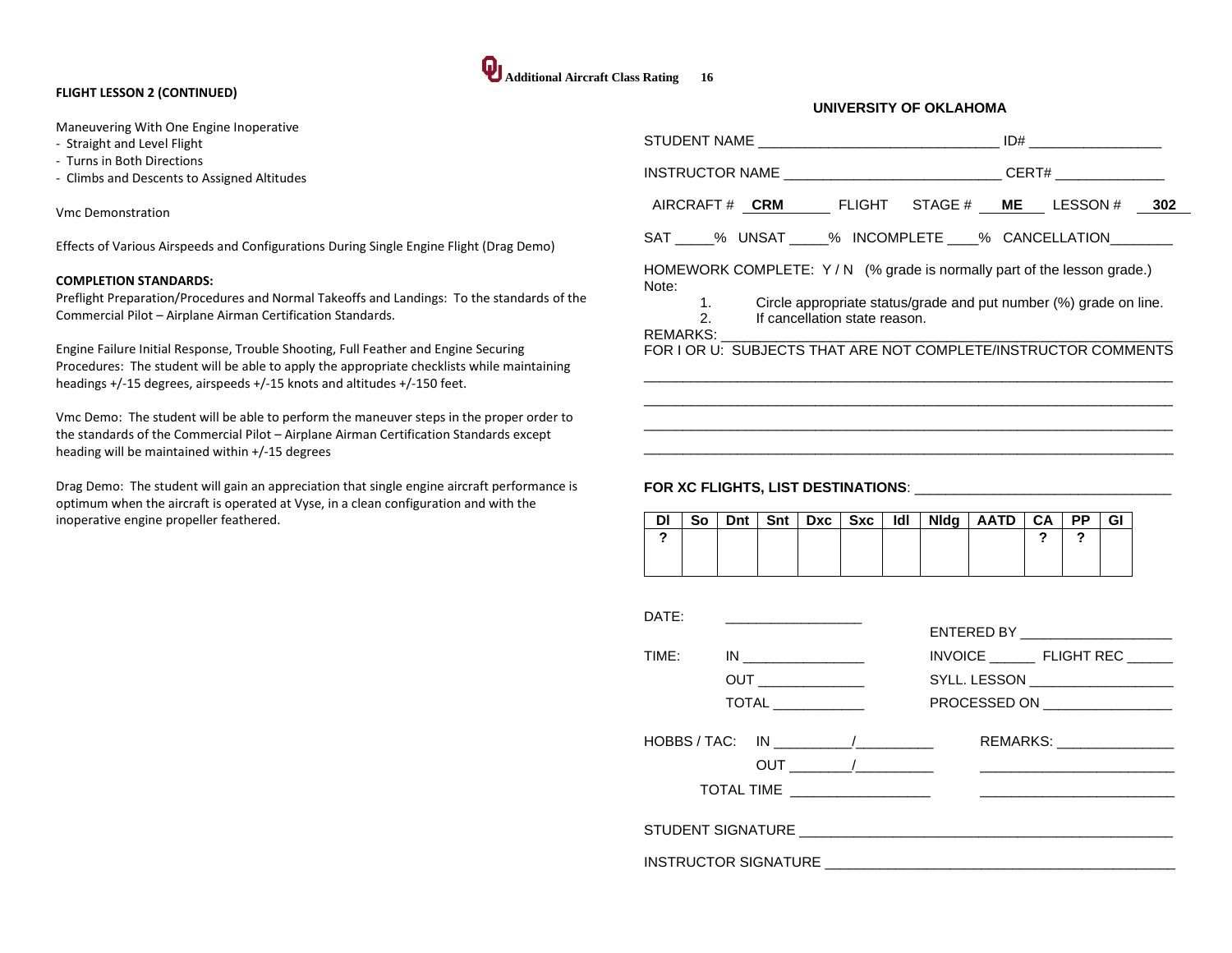

| <b>FLIGHT LESSON 3 - DUAL AIRPLANE</b>                                                                                                                                                                                                                                           |                                                                                                                                                                                                                                         |
|----------------------------------------------------------------------------------------------------------------------------------------------------------------------------------------------------------------------------------------------------------------------------------|-----------------------------------------------------------------------------------------------------------------------------------------------------------------------------------------------------------------------------------------|
| <b>LESSON OBJECTIVE:</b>                                                                                                                                                                                                                                                         | INSTRUCTOR NAME ___________________________________CERT# _______________________                                                                                                                                                        |
| During this lesson, the student will be introduced to and perform maximum performance<br>take-off and climbs, short field approach and landings, and single engine go-arounds for<br>rejected (balked) landings. The students will also perform engine-out procedures introduced | AIRCRAFT# CRM FLIGHT STAGE # ME LESSON # 303                                                                                                                                                                                            |
| in Flight Lesson 2. The student will be introduced to emergency descent procedures as well<br>as multiengine basic attitude instrument flying with both engines and with one engine                                                                                              | SAT ____% UNSAT _____% INCOMPLETE ____% CANCELLATION ________                                                                                                                                                                           |
| inoperative.                                                                                                                                                                                                                                                                     | HOMEWORK COMPLETE: Y/N (% grade is normally part of the lesson grade.)                                                                                                                                                                  |
| <b>CONTENT:</b>                                                                                                                                                                                                                                                                  | Note:<br>Circle appropriate status/grade and put number (%) grade on line.<br>1.                                                                                                                                                        |
| <b>Lesson Review</b>                                                                                                                                                                                                                                                             | 2.<br>If cancellation state reason.<br><b>REMARKS:</b><br>FOR I OR U: SUBJECTS THAT ARE NOT COMPLETE/INSTRUCTOR COMMENTS                                                                                                                |
| <b>Preflight Preparation</b>                                                                                                                                                                                                                                                     |                                                                                                                                                                                                                                         |
| <b>Preflight Procedures</b>                                                                                                                                                                                                                                                      |                                                                                                                                                                                                                                         |
| Operation of Systems                                                                                                                                                                                                                                                             |                                                                                                                                                                                                                                         |
| Stalls<br>- Power-On<br>- Power-Off<br>- Accelerated                                                                                                                                                                                                                             | Snt   Dxc   Sxc<br>Nidg   AATD<br><b>PP</b><br>So<br>Dnt<br>ldl l<br>CA<br>GI<br><b>DI</b>                                                                                                                                              |
| <b>Engine Failure</b><br>- During Takeoff Roll<br>- After Liftoff and Climb<br>- During Cruise                                                                                                                                                                                   | $\boldsymbol{\mathcal{P}}$<br>$\mathbf{r}$<br>?<br>?                                                                                                                                                                                    |
| - On Approach and Landing                                                                                                                                                                                                                                                        | DATE:<br>ENTERED BY AND THE RESERVE THE RESERVE THAT A RESERVE THE RESERVE THAT A REPORT OF THE RESERVE THAT A REPORT OF THE RESERVE THAT A REPORT OF THE RESERVE THAT A REPORT OF THE REPORT OF THE REPORT OF THE REPORT OF THE REPORT |
| <b>Vmc Demonstration</b>                                                                                                                                                                                                                                                         | TIME:                                                                                                                                                                                                                                   |
| <b>Lesson Introduction</b>                                                                                                                                                                                                                                                       | OUT                                                                                                                                                                                                                                     |
|                                                                                                                                                                                                                                                                                  | <b>TOTAL</b><br>PROCESSED ON ________________                                                                                                                                                                                           |
| <b>Emergency Descent</b>                                                                                                                                                                                                                                                         | HOBBS / TAC: IN ____________/__________<br>REMARKS: ________________                                                                                                                                                                    |
| Short Field Take-off and Maximum Performance Climb                                                                                                                                                                                                                               |                                                                                                                                                                                                                                         |
| Short Field Landing                                                                                                                                                                                                                                                              |                                                                                                                                                                                                                                         |
| Single Engine Go Around                                                                                                                                                                                                                                                          |                                                                                                                                                                                                                                         |
| <b>CONTINUED ON NEXT PAGE</b>                                                                                                                                                                                                                                                    |                                                                                                                                                                                                                                         |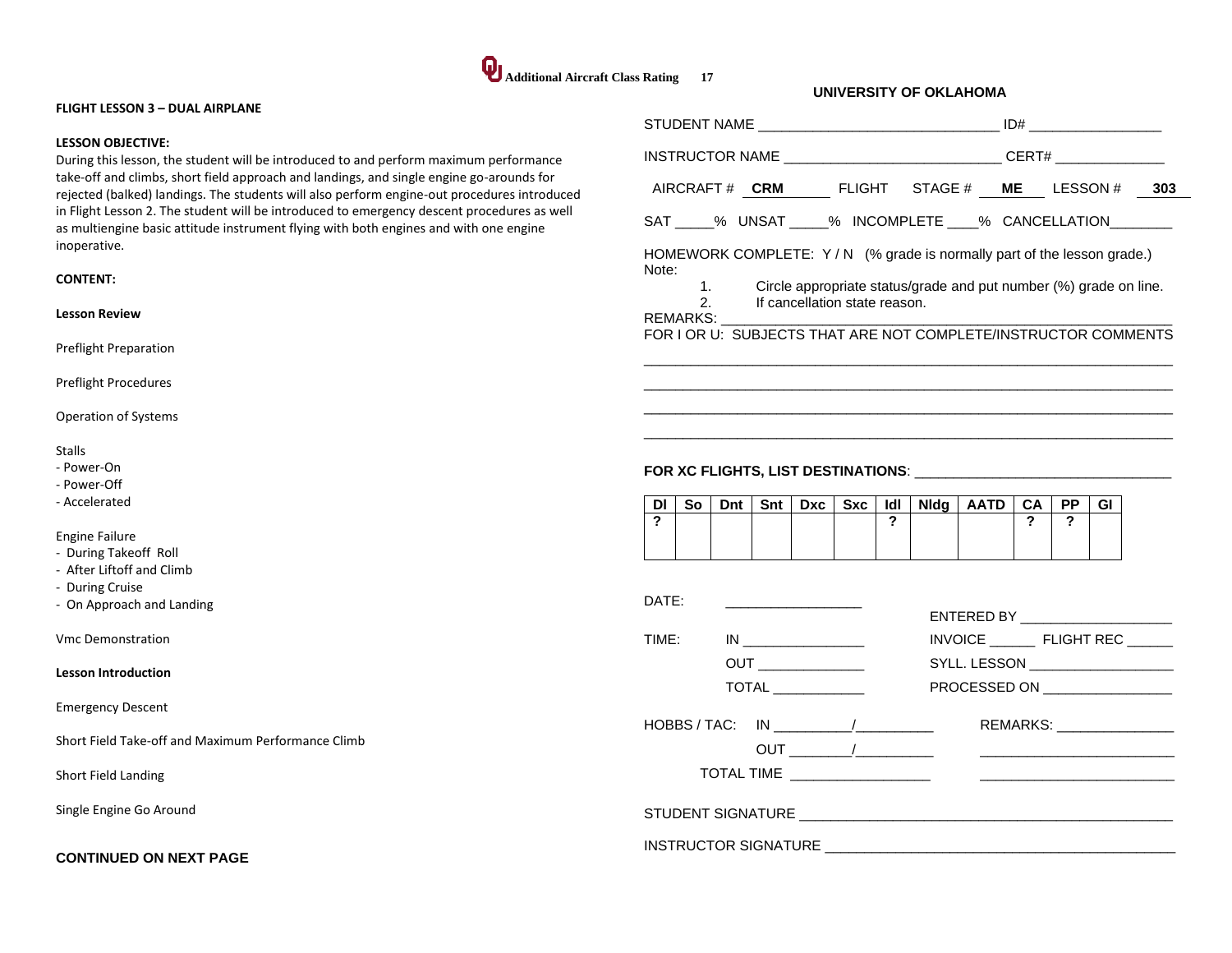#### **FLIGHT LESSON 3 (CONTINUED)**

Flight By Reference to Instruments Both Engines Operating (IR)

- Straight and Level, Climbs, Descents and Turns
- Unusual Attitude Recognition and Recovery
- Partial Panel Failure of Attitude Indicator and HSI

Flight By Reference to Instruments One Engine Inoperative (IR)

- Recognition of Engine Failure and Simulated Feather by Reference to Instruments
- Straight and Level, Climbs, Descents and Turns

#### **COMPLETION STANDARDS:**

At the completion of this lesson the student will be able to perform the procedures and maneuvers to the following standards:

Stalls, Engine Failure, Vmc Demo, Emergency Descent, Short Field Takeoffs and Single Engine Go Arounds: To the standards of the Commercial Pilot – Airplane Airman Certification Standards.

Flight By Reference to Instruments Both Engines Operating: To the standards of the Instrument Rating – Airplane Airman Certification Standards.

Flight By Reference to Instruments One Engine Inoperative: Headings +/-15 degrees, altitudes +/-150 feet, airspeed +/-15 knots

|                                                                                                                                     | $ID#$ ________________________                                |  |  |  |  |  |  |
|-------------------------------------------------------------------------------------------------------------------------------------|---------------------------------------------------------------|--|--|--|--|--|--|
|                                                                                                                                     | CERT# ______________                                          |  |  |  |  |  |  |
| AIRCRAFT# CRM FLIGHT STAGE# ME LESSON#                                                                                              | 303                                                           |  |  |  |  |  |  |
|                                                                                                                                     | SAT % UNSAT % INCOMPLETE % CANCELLATION                       |  |  |  |  |  |  |
| HOMEWORK COMPLETE: Y/N (% grade is normally part of the lesson grade.)<br>Note:                                                     |                                                               |  |  |  |  |  |  |
| $1.$ $\sim$<br>Circle appropriate status/grade and put number (%) grade on line.<br>2.<br>If cancellation state reason.<br>REMARKS: |                                                               |  |  |  |  |  |  |
|                                                                                                                                     | FOR LOR U: SUBJECTS THAT ARE NOT COMPLETE/INSTRUCTOR COMMENTS |  |  |  |  |  |  |

 $\overline{a}$  , and the set of the set of the set of the set of the set of the set of the set of the set of the set of the set of the set of the set of the set of the set of the set of the set of the set of the set of the set  $\overline{a}$  , and the set of the set of the set of the set of the set of the set of the set of the set of the set of the set of the set of the set of the set of the set of the set of the set of the set of the set of the set  $\overline{a}$  , and the set of the set of the set of the set of the set of the set of the set of the set of the set of the set of the set of the set of the set of the set of the set of the set of the set of the set of the set  $\overline{a}$  , and the set of the set of the set of the set of the set of the set of the set of the set of the set of the set of the set of the set of the set of the set of the set of the set of the set of the set of the set

| DI |  |  | So   Dnt   Snt   Dxc   Sxc |  | $IdI$   Nidg   AATD   CA   PP |  | GI |
|----|--|--|----------------------------|--|-------------------------------|--|----|
|    |  |  |                            |  |                               |  |    |
|    |  |  |                            |  |                               |  |    |

| DATF:                                                       |                                                                                                                                 |
|-------------------------------------------------------------|---------------------------------------------------------------------------------------------------------------------------------|
| TIME: IN ________________<br>$\overline{ \text{TOTAL} } \_$ | ENTERED BY _______________________<br>INVOICE FLIGHT REC<br>SYLL. LESSON ___________________<br>PROCESSED ON __________________ |
|                                                             |                                                                                                                                 |
| $HOBBS / TAC: IN$ $\qquad \qquad \qquad \qquad$             | REMARKS: ________________                                                                                                       |
|                                                             |                                                                                                                                 |
|                                                             |                                                                                                                                 |
|                                                             |                                                                                                                                 |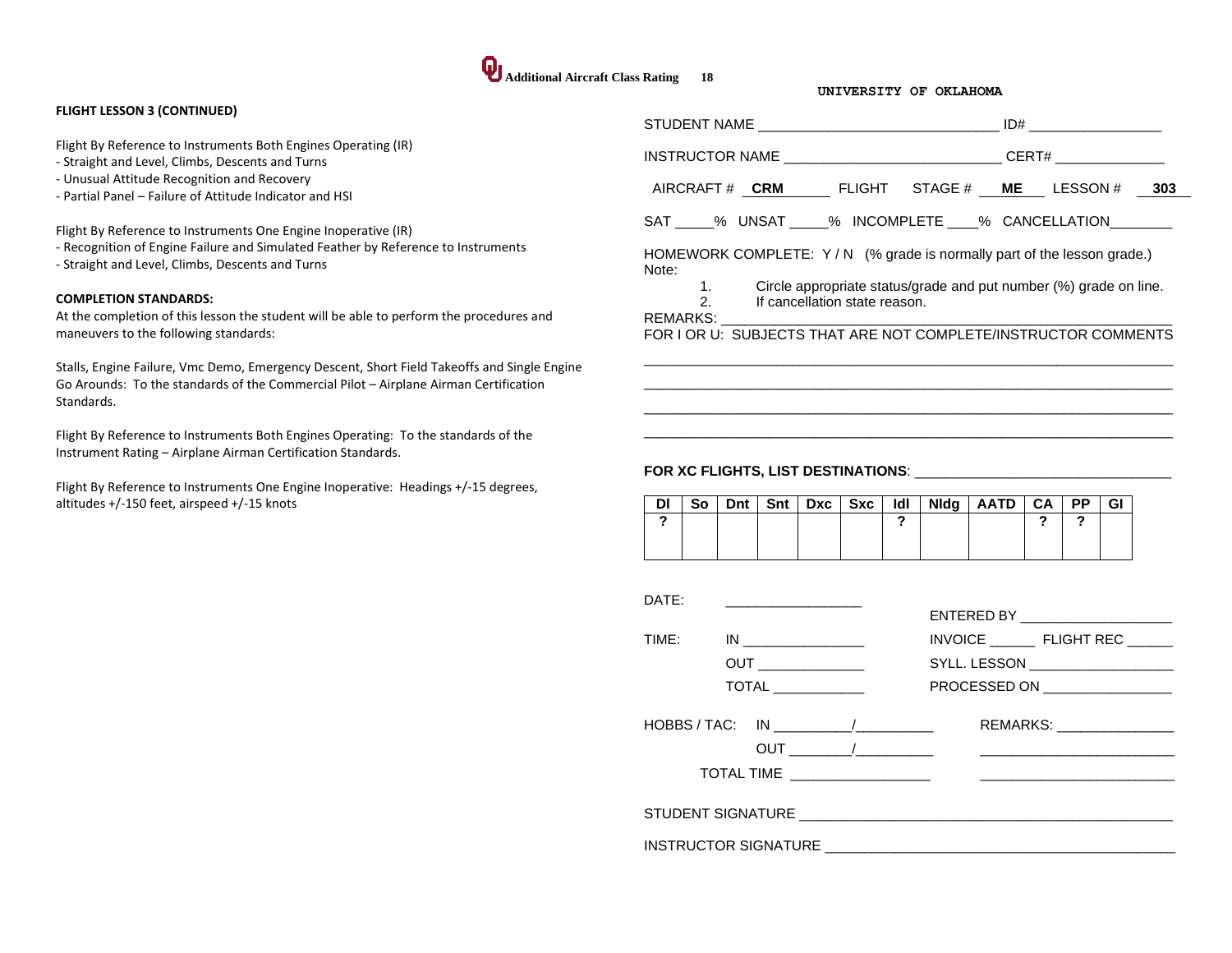

#### **FLIGHT LESSON 4 – DUAL AIRPLANE**

#### **LESSON OBJECTIVE:**

During this lesson, the student will be introduced to and learn multi-engine maneuvers and procedures for precision and non-precision approaches. The student will also learn the procedures for conducting single-engine precision and non-precision approaches.

#### **CONTENT:**

#### **Lesson Review:**

Preflight Preparation

Preflight Procedures

Operation of Systems

#### **Lesson Introduction**

Normal Operations

- Precision Approaches (IR)
- Non-Precision Approaches (IR)
- Missed Approaches Procedures (IR)

#### Emergency Operations (Single Engine)

- Identification of Inoperative Engine (IR)
- Procedures for Troubleshooting, Feathering and Securing (IR)
- Engine Failure During Precision Approaches (IR)
- Engine Failure During Non-Precision Approaches (IR)
- Single Engine Missed Approach Procedures (IR)

#### **COMPLETION STANDARDS:**

Normal Operations: The student will be able to perform the listed procedures to the standards of the Instrument Rating – Airplane Airman Certification Standards.

Emergency Operations (Single Engine) – The student will be able to perform the listed procedures to the standards of the Commercial Pilot – Airplane Airman Certification Standards with the exception that headings will be maintained +/-15 degrees, altitudes +/- 150 feet, DA/MDA -0/+150 feet, airspeed +/-15 knots.

| INSTRUCTOR NAME ________________________________CERT# __________________________ |                   |     |                               |     |     |             |                                                                   |              |           |    |  |
|----------------------------------------------------------------------------------|-------------------|-----|-------------------------------|-----|-----|-------------|-------------------------------------------------------------------|--------------|-----------|----|--|
|                                                                                  |                   |     |                               |     |     |             | AIRCRAFT # CRM FLIGHT STAGE # ME LESSON # 304                     |              |           |    |  |
| SAT 3% UNSAT 3% INCOMPLETE 3% CANCELLATION                                       |                   |     |                               |     |     |             |                                                                   |              |           |    |  |
| HOMEWORK COMPLETE: Y/N (% grade is normally part of the lesson grade.)<br>Note:  |                   |     |                               |     |     |             |                                                                   |              |           |    |  |
| REMARKS:                                                                         | $1.$ $\sim$<br>2. |     | If cancellation state reason. |     |     |             | Circle appropriate status/grade and put number (%) grade on line. |              |           |    |  |
| FOR I OR U: SUBJECTS THAT ARE NOT COMPLETE/INSTRUCTOR COMMENTS                   |                   |     |                               |     |     |             |                                                                   |              |           |    |  |
|                                                                                  |                   |     |                               |     |     |             |                                                                   |              |           |    |  |
|                                                                                  |                   |     |                               |     |     |             |                                                                   |              |           |    |  |
|                                                                                  |                   |     |                               |     |     |             |                                                                   |              |           |    |  |
| DI<br>So                                                                         | Dnt               | Snt | <b>Dxc</b>                    | Sxc | ldl | <b>Nidg</b> | AATD I                                                            | CA I         | <b>PP</b> | GI |  |
| ?                                                                                |                   |     |                               |     | 2   |             |                                                                   | $\mathbf{r}$ | 2         |    |  |
|                                                                                  |                   |     |                               |     |     |             |                                                                   |              |           |    |  |
| DATF:                                                                            |                   |     |                               |     |     |             | <b>CUTEDED OV</b>                                                 |              |           |    |  |

|                                                                                 | ENTERED BY ______________________ |
|---------------------------------------------------------------------------------|-----------------------------------|
| TIME: IN _________________                                                      | INVOICE FLIGHT REC                |
|                                                                                 | SYLL. LESSON ___________________  |
| TOTAL _____________                                                             | PROCESSED ON _________________    |
| $HOBBS / TAC: IN 1 1 1 1 1 1 1 1 1 1 1 1 1 1 1 1 1 1 1 1 1 1 1 1 1 1 1 1 1 1 <$ | REMARKS: ________________         |
|                                                                                 |                                   |
|                                                                                 |                                   |
|                                                                                 |                                   |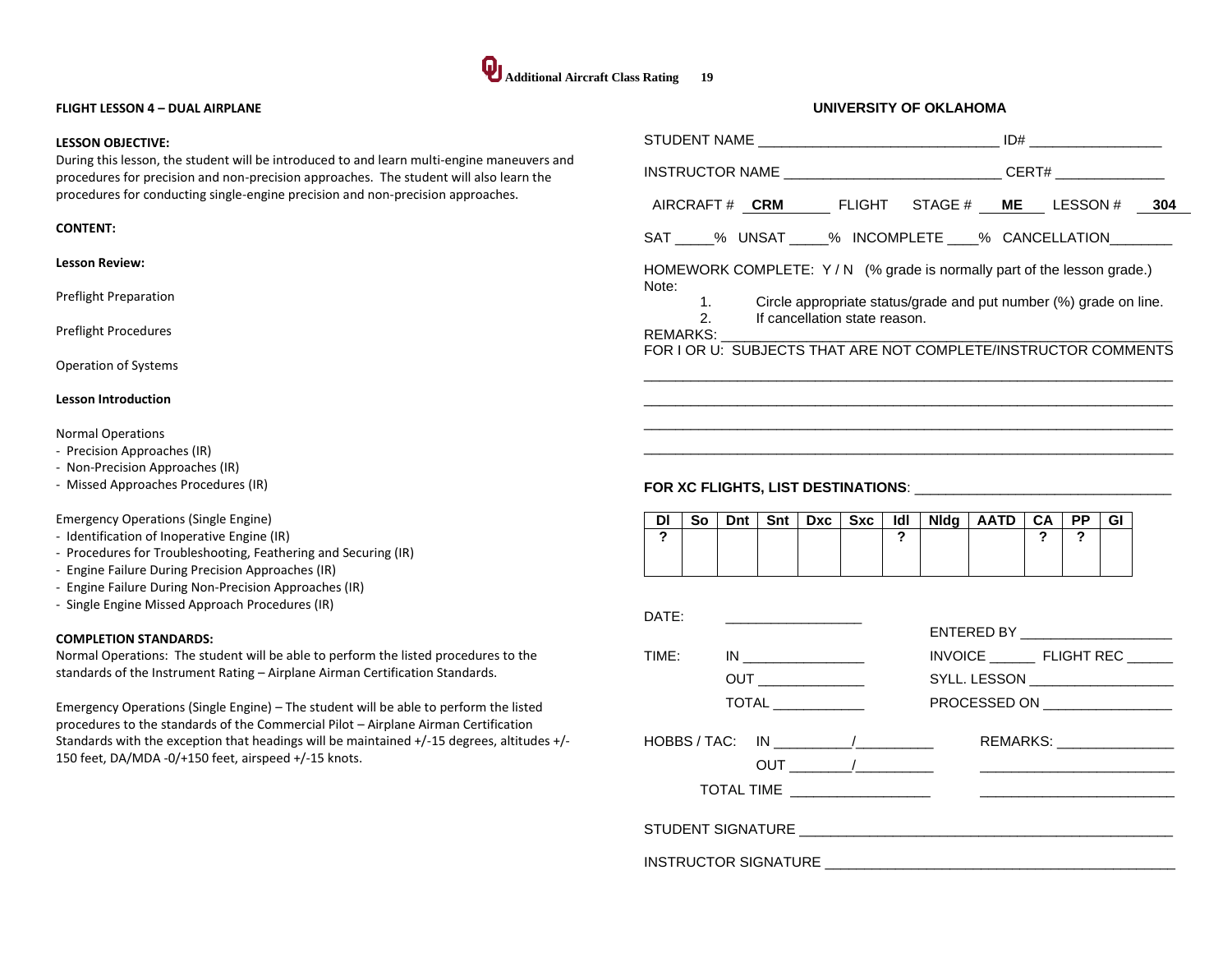

#### **FLIGHT LESSON 5 – DUAL – AIRPLANE DAY CROSS-COUNTRY**

#### **LESSON OBJECTIVE:**

During this lesson the student will become familiar with the cross-country procedures involved in flying multi-engine aircraft during the day. The student will also be exposed to system and equipment malfunctions beyond engine failures. This lesson will consist of a cross-country flight of at least two-hours two hours in duration, a total straight-line distance of more than 100 nautical miles from the original point of departure and occurring in the day. The flight will be conducted under Instrument Flight Rules.

#### **CONTENT:**

#### **Lesson Introduction**

Cross-Country Flight Planning. Emphasis on:

- Determination of Power Settings and airspeeds at high altitudes

- Determination and Consideration of Single Engine Service and Absolute Ceilings

#### Departure Procedures

Navigation

- Dead Reckoning
- Navigation Systems and Radar Services (IR)
- Diversion
- Lost Procedures

Cruise Procedures – Power Settings and Mixture Leaning

#### Arrival Procedures

Instrument Approach Procedure (Precision or Non-Precision as Selected by the Instructor) (IR)

High Altitude Operations – Requirements for Supplemental Oxygen

|         |                                 |     |     |                                                                                |            |          | INSTRUCTOR NAME _________________________________CERT# _________________________                                                                                                                              |         |          |    |  |
|---------|---------------------------------|-----|-----|--------------------------------------------------------------------------------|------------|----------|---------------------------------------------------------------------------------------------------------------------------------------------------------------------------------------------------------------|---------|----------|----|--|
|         |                                 |     |     |                                                                                |            |          | AIRCRAFT# CRM FLIGHT STAGE # ME LESSON # 305                                                                                                                                                                  |         |          |    |  |
|         |                                 |     |     |                                                                                |            |          | SAT _____% UNSAT _____% INCOMPLETE ____% CANCELLATION________                                                                                                                                                 |         |          |    |  |
| Note:   | 1.<br>$\mathcal{P}$<br>REMARKS: |     |     | If cancellation state reason.                                                  |            |          | HOMEWORK COMPLETE: Y/N (% grade is normally part of the lesson grade.)<br>Circle appropriate status/grade and put number (%) grade on line.<br>FOR I OR U: SUBJECTS THAT ARE NOT COMPLETE/INSTRUCTOR COMMENTS |         |          |    |  |
|         |                                 |     |     |                                                                                |            |          | EQUIPMENT_MALFUNCTIONS_INCLUDES_UNUSUAL_ATTITUDE_RECOVERY_                                                                                                                                                    |         |          |    |  |
|         |                                 |     |     |                                                                                |            |          |                                                                                                                                                                                                               |         |          |    |  |
|         |                                 |     |     |                                                                                |            |          |                                                                                                                                                                                                               |         |          |    |  |
| DI<br>? | So                              | Dnt | Snt | Dxc<br>?                                                                       | <b>Sxc</b> | ldl<br>? | Nidg   AATD                                                                                                                                                                                                   | CA<br>? | PP.<br>2 | GI |  |
|         |                                 |     |     |                                                                                |            |          |                                                                                                                                                                                                               |         |          |    |  |
|         |                                 |     |     |                                                                                |            |          |                                                                                                                                                                                                               |         |          |    |  |
| DATE:   |                                 |     |     |                                                                                |            |          |                                                                                                                                                                                                               |         |          |    |  |
| TIME:   |                                 |     |     | $IN$                                                                           |            |          | INVOICE ___________ FLIGHT REC _______                                                                                                                                                                        |         |          |    |  |
|         |                                 |     |     | <b>OUT</b> ________________                                                    |            |          | SYLL. LESSON ____________________                                                                                                                                                                             |         |          |    |  |
|         |                                 |     |     | <b>TOTAL</b>                                                                   |            |          | PROCESSED ON <b>Example 20</b>                                                                                                                                                                                |         |          |    |  |
|         |                                 |     |     | $HOBBS / TAC: IN 1 1 1 1 1 1 1 1 1 1 1 1 1 1 1 1 1 1 1 1 1 1 1 1 1 1 1 1 1 1 $ |            |          | REMARKS: _________________                                                                                                                                                                                    |         |          |    |  |
|         |                                 |     |     |                                                                                |            |          | <u> 1989 - Johann John Stein, fransk politik (</u>                                                                                                                                                            |         |          |    |  |
|         |                                 |     |     | TOTAL TIME __________________                                                  |            |          |                                                                                                                                                                                                               |         |          |    |  |
|         |                                 |     |     |                                                                                |            |          |                                                                                                                                                                                                               |         |          |    |  |
|         |                                 |     |     |                                                                                |            |          |                                                                                                                                                                                                               |         |          |    |  |

**UNIVERSITY OF OKLAHOMA**

**CONTINUED ON NEXT PAGE**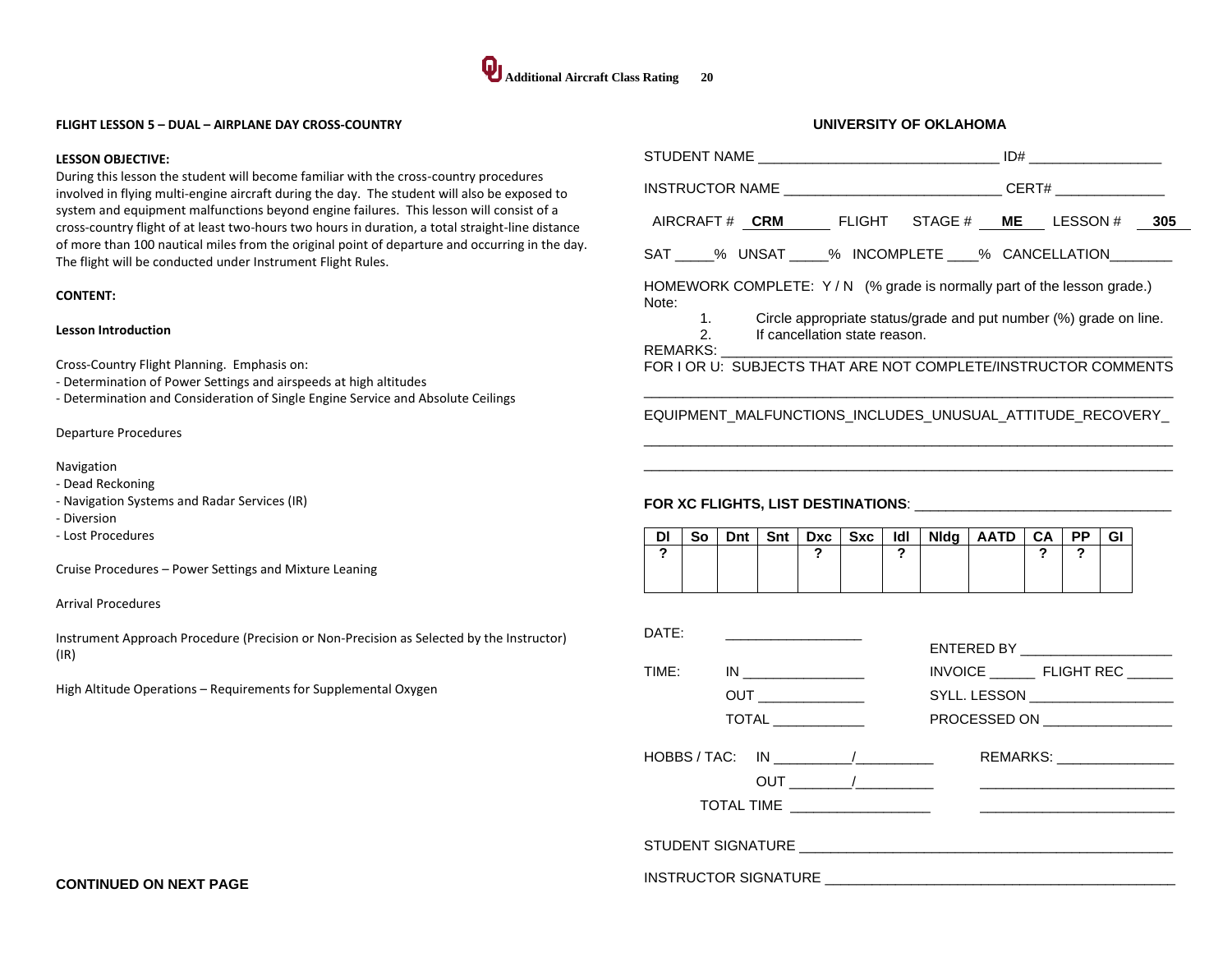#### **FLIGHT LESSON 5 (CONTINUED)**

Equipment and System Malfunctions

- Electrical System
- -- Alternator Failure
- -- Popped Circuit Breaker
- -- Electrical Fire
- -- Radio Failure
- Vacuum Pump Failure
- Landing Gear Failure
- Propeller Governor Failure
- Engine Fire

#### **COMPLETION STANDARDS:**

This lesson is complete when the specific requirements for this cross-country flight have been met. Performance of the listed procedures will be to standards of the Instrument Rating – Airplane and Commercial Pilot – Airplane Airman Certification Standards.

| Additional Aircraft Class Rating 21 |  |
|-------------------------------------|--|

#### **UNIVERSITY OF OKLAHOMA**

| AIRCRAFT# CRM FLIGHT STAGE# ME LESSON# 305                    |
|---------------------------------------------------------------|
| SAT 6.1 % UNSAT 4.1 % INCOMPLETE 4.1 % CANCELLATION           |
|                                                               |
|                                                               |
|                                                               |
|                                                               |
| FOR LOR U: SUBJECTS THAT ARE NOT COMPLETE/INSTRUCTOR COMMENTS |
|                                                               |
| CERT#                                                         |

## EQUIPMENT\_MALFUNCTIONS\_INCLUDES\_UNUSUAL\_ATTITUDE\_RECOVERY  $\overline{a}$  , and the set of the set of the set of the set of the set of the set of the set of the set of the set of the set of the set of the set of the set of the set of the set of the set of the set of the set of the set

 $\overline{a}$  , and the set of the set of the set of the set of the set of the set of the set of the set of the set of the set of the set of the set of the set of the set of the set of the set of the set of the set of the set

| DI | So | <b>Dnt</b> | Snt | $Dxc$ $Sxc$ | ldl | <b>Nidg</b> | <b>AATD</b> | CA | <b>PP</b> | <b>GI</b> |
|----|----|------------|-----|-------------|-----|-------------|-------------|----|-----------|-----------|
|    |    |            |     |             |     |             |             |    |           |           |
|    |    |            |     |             |     |             |             |    |           |           |
|    |    |            |     |             |     |             |             |    |           |           |

| DATE: |                            | ENTERED BY _______________________                                                        |
|-------|----------------------------|-------------------------------------------------------------------------------------------|
| TIME: | <b>TOTAL</b> _____________ | INVOICE FLIGHT REC<br>SYLL. LESSON ____________________<br>PROCESSED ON _________________ |
|       | HOBBS / TAC: IN            | REMARKS: ________________                                                                 |
|       |                            |                                                                                           |
|       |                            |                                                                                           |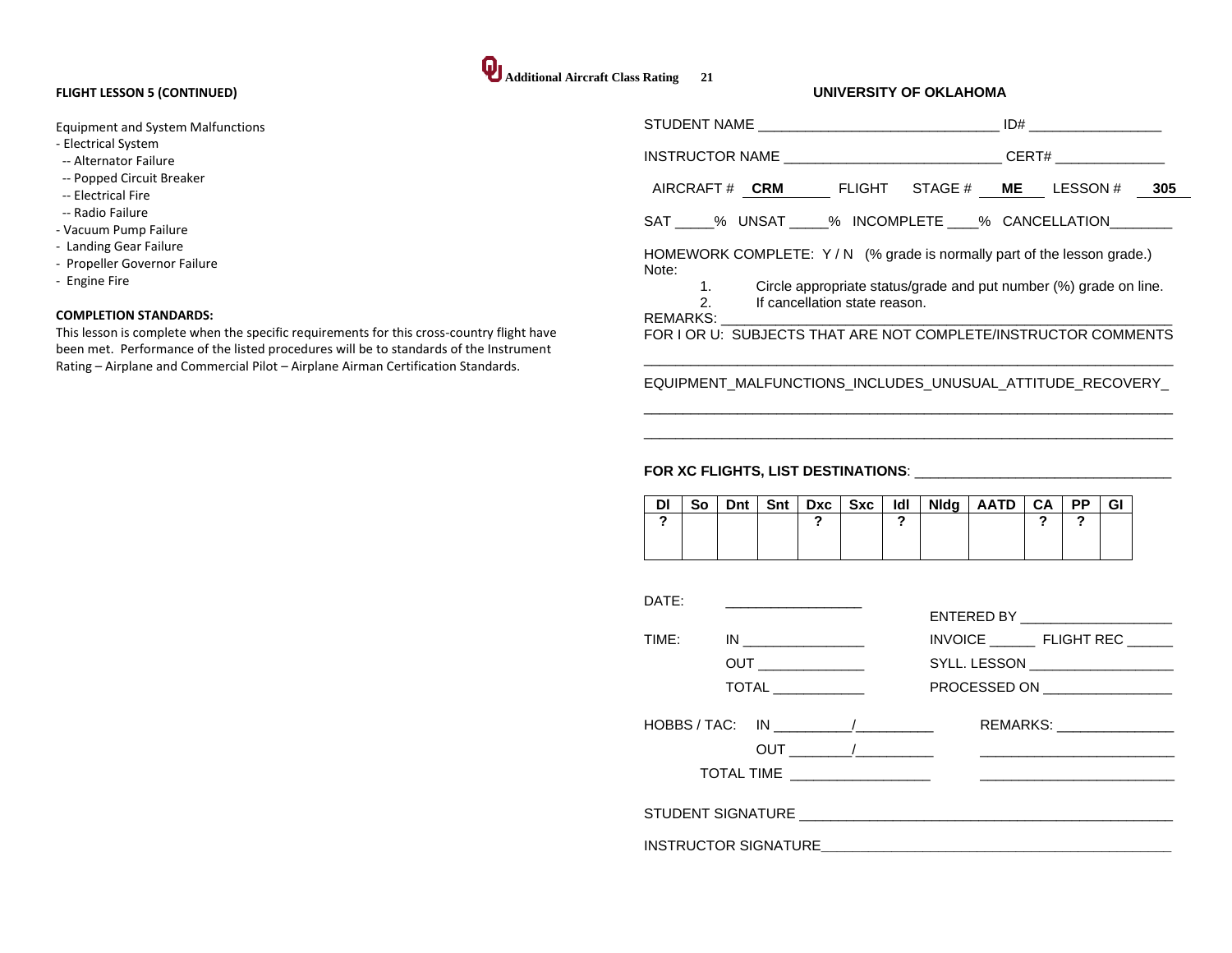

#### **FLIGHT LESSON 6 – DUAL AIRPLANE NIGHT CROSS-COUNTRY**

#### **LESSON OBJECTIVE:**

During this lesson the student will become familiar with the cross-country procedures involved in flying a multi-engine aircraft at night. The student will also be exposed to system and equipment malfunctions beyond engine failures. This lesson will consist of a crosscountry flight of at least a two-hour duration, a total straight-line distance of more than 100 nautical miles from the original point of departure and occurring at night. The flight will be conducted under Instrument Flight Rules.

## **CONTENT:**

## **Lesson Introduction**

Night Flying Considerations

- Preflight Procedures

- Lighting and Equipment for Night Flying

#### **Lesson Review**

Cross-Country Flight Planning. Emphasis on:

- Determination of Power Settings and airspeeds at high altitudes
- Determination and Consideration of Single Engine Service and Absolute Ceilings

Departure Procedures

Navigation

- Dead Reckoning
- Navigation Systems and Radar Services (IR)
- Diversion
- Lost Procedures

Cruise Procedures – Power Settings and Mixture Leaning

#### Arrival Procedures

Instrument Approach Procedures (Precision or Non-Precision as Selected by the Instructor) (IR)

| INSTRUCTOR NAME ________________________________CERT# __________________________                                                                                                                                               |                                                                                                                      |
|--------------------------------------------------------------------------------------------------------------------------------------------------------------------------------------------------------------------------------|----------------------------------------------------------------------------------------------------------------------|
| AIRCRAFT# CRM FLIGHT STAGE# ME LESSON # 306                                                                                                                                                                                    |                                                                                                                      |
| SAT _____% UNSAT _____% INCOMPLETE ____% CANCELLATION________                                                                                                                                                                  |                                                                                                                      |
| HOMEWORK COMPLETE: Y/N (% grade is normally part of the lesson grade.)<br>Note:<br>2. If cancellation state reason.                                                                                                            | 1. Circle appropriate status/grade and put number (%) grade on line.                                                 |
|                                                                                                                                                                                                                                | <u> 1989 - Jan James James James James James James James James James James James James James James James James J</u> |
| FOR XC FLIGHTS, LIST DESTINATIONS: The material contract of the state of the state of the state of the state of the state of the state of the state of the state of the state of the state of the state of the state of the st |                                                                                                                      |

|  |  |  |  | So   Dnt   Snt   Dxc   Sxc   Idl   Nldg   AATD   CA   PP |  | GI |
|--|--|--|--|----------------------------------------------------------|--|----|
|  |  |  |  |                                                          |  |    |
|  |  |  |  |                                                          |  |    |
|  |  |  |  |                                                          |  |    |

| DATE: |                                                                                |                                    |
|-------|--------------------------------------------------------------------------------|------------------------------------|
|       |                                                                                | ENTERED BY _______________________ |
|       | TIME: IN _________________                                                     |                                    |
|       | <b>OUT</b>                                                                     | SYLL. LESSON ___________________   |
|       |                                                                                | PROCESSED ON ________________      |
|       | $HOBBS / TAC: IN 1 1 1 1 1 1 1 1 1 1 1 1 1 1 1 1 1 1 1 1 1 1 1 1 1 1 1 1 1 1 $ | REMARKS: _________________         |
|       |                                                                                |                                    |
|       |                                                                                |                                    |
|       |                                                                                |                                    |
|       |                                                                                |                                    |
|       |                                                                                |                                    |

**CONTINUED ON NEXT PAGE**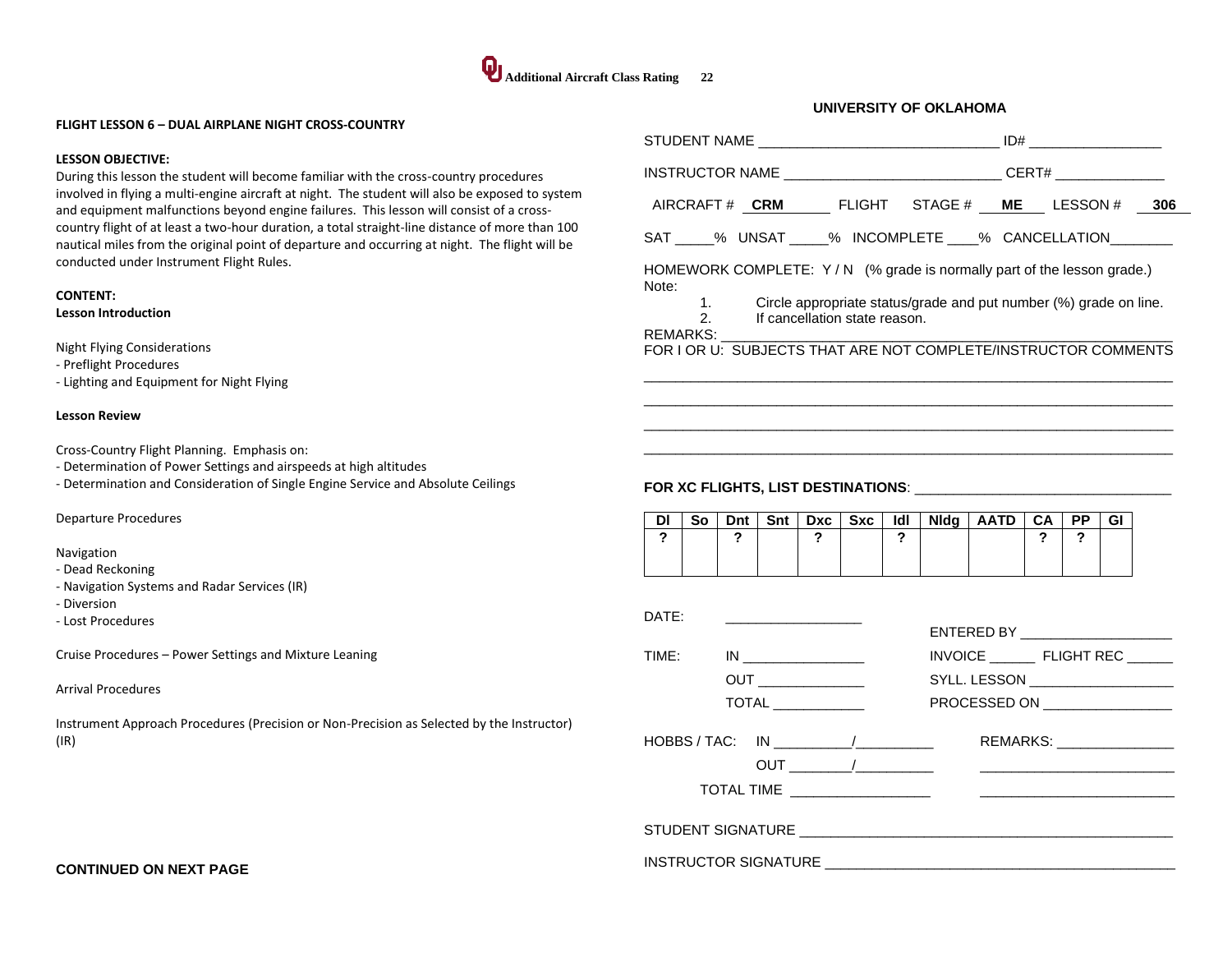|                                                                                                                                                                                                                                                                                                         | STUDENT NAME                                                                                                                                                                                                                                                                                                                                                     | ID#                           |
|---------------------------------------------------------------------------------------------------------------------------------------------------------------------------------------------------------------------------------------------------------------------------------------------------------|------------------------------------------------------------------------------------------------------------------------------------------------------------------------------------------------------------------------------------------------------------------------------------------------------------------------------------------------------------------|-------------------------------|
| <b>FLIGHT LESSON 6 (CONTINUED)</b>                                                                                                                                                                                                                                                                      | INSTRUCTOR NAME AND THE STATE OF THE STATE OF THE STATE OF THE STATE OF THE STATE OF THE STATE OF THE STATE OF                                                                                                                                                                                                                                                   | CERT#                         |
| <b>Equipment and System Malfunctions</b><br>- Electrical System<br>-- Alternator Failure<br>-- Popped Circuit Breaker<br>-- Electrical Fire<br>-- Radio Failure<br>- Vacuum Pump Failure<br>- Landing Gear Failure<br>- Propeller Governor Failure<br>- Engine Fire                                     | AIRCRAFT# <b>CRM</b><br>FLIGHT<br>SAT _____% UNSAT _____% INCOMPLETE ____% CANCELLATION _______<br>HOMEWORK COMPLETE: Y/N (% grade is normally part of the lesson grade.)<br>Note:<br>Circle appropriate status/grade and put number (%) grade on line.<br>2.<br>If cancellation state reason.<br>FOR I OR U: SUBJECTS THAT ARE NOT COMPLETE/INSTRUCTOR COMMENTS | STAGE # ME<br>LESSON #<br>306 |
| <b>COMPLETION STANDARDS:</b><br>This lesson is complete when the specific requirements for this cross-country flight have<br>been met. Performance of the listed procedures will be to standards of the Instrument<br>Rating – Airplane and Commercial Pilot – Airplane Airman Certification Standards. |                                                                                                                                                                                                                                                                                                                                                                  |                               |

## **FOR XC FLIGHTS, LIST DESTINATIONS**: \_\_\_\_\_\_\_\_\_\_\_\_\_\_\_\_\_\_\_\_\_\_\_\_\_\_\_\_\_\_\_\_\_

| So |  | Dnt   Snt   Dxc   Sxc | ldl | <b>Nidg</b> | AATD CA | <b>PP</b> | Gl |
|----|--|-----------------------|-----|-------------|---------|-----------|----|
|    |  |                       |     |             |         |           |    |
|    |  |                       |     |             |         |           |    |

 $\overline{a}$  , and the set of the set of the set of the set of the set of the set of the set of the set of the set of the set of the set of the set of the set of the set of the set of the set of the set of the set of the set

| DATF:                                                                                                          | ENTERED BY _______________________ |
|----------------------------------------------------------------------------------------------------------------|------------------------------------|
| TIMF:                                                                                                          | INVOICE FLIGHT REC                 |
| OUT ________________                                                                                           | SYLL. LESSON ____________________  |
| <b>TOTAL</b> ____________                                                                                      | PROCESSED ON _________________     |
| $HOBBS / TAC: IN$ $\qquad \qquad \qquad \qquad$<br>TOTAL TIME ____________________                             | REMARKS: ________________          |
|                                                                                                                |                                    |
| INSTRUCTOR SIGNATURE AND THE STATE OF THE STATE OF THE STATE OF THE STATE OF THE STATE OF THE STATE OF THE STA |                                    |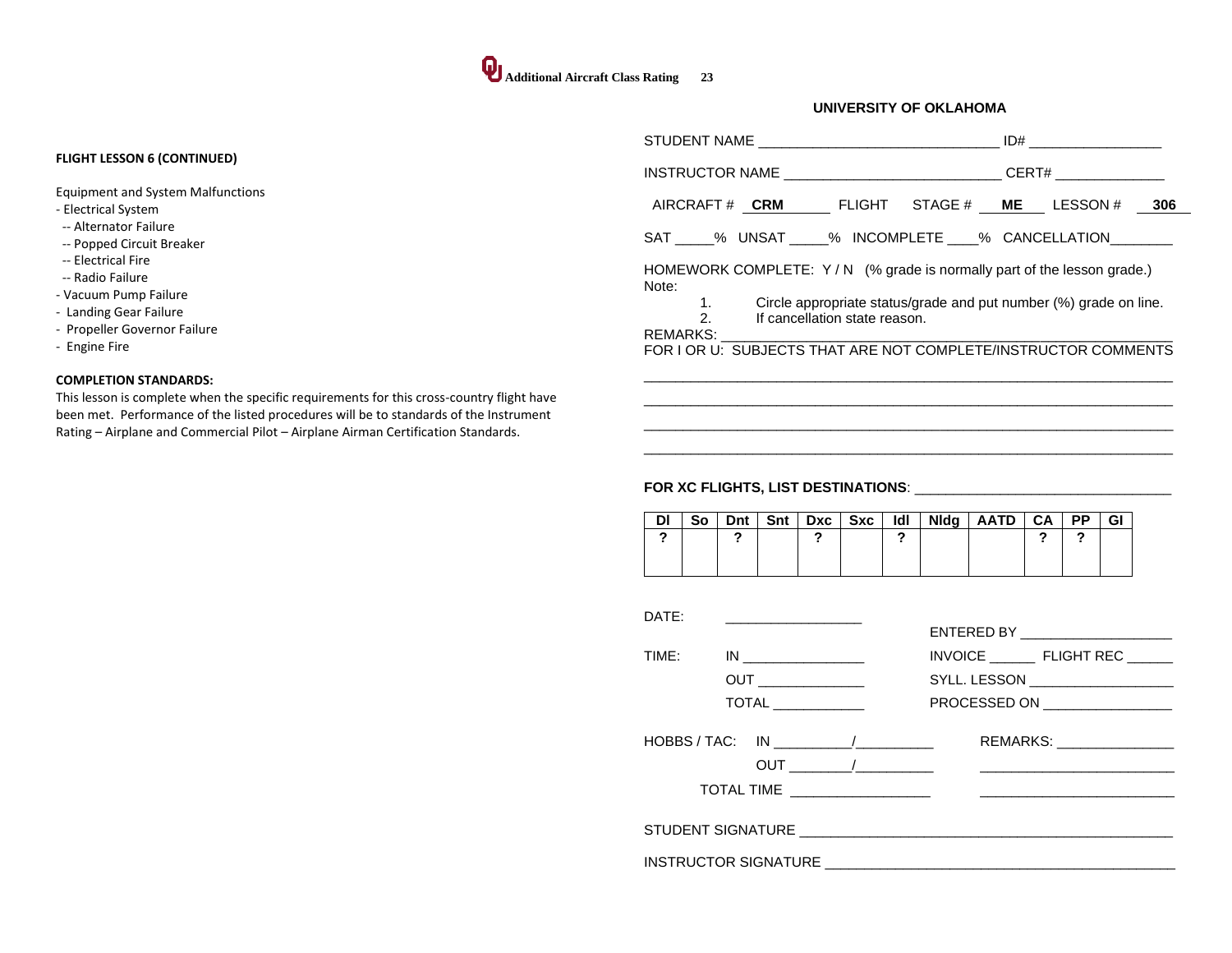#### **FLIGHT LESSON 7 – DUAL – LOCAL**

#### **LESSON OBJECTIVE:**

The student will review the procedures and maneuvers indicated to demonstrate proficiency in preparation for the End of Course Stage Check.

#### **CONTENT:**

#### **Lesson Review**

Preflight Preparation

- Determining Performance & Limitations Emphasis on
- -- Accelerate/Stop Distance
- -- Single Engine Service Ceiling
- -- Single Engine Absolute Ceiling
- Operation of Systems
- -- Constant speed propeller
- -- Retractable Landing Gear
- -- Cowl Flaps
- -- Multiengine Controls/Instrumentation
- -- Environmental Control Janitrol Heater

Preflight Procedures

- Preflight Assessment
- Flight Deck Management
- Engine Starting
- Taxiing
- Pre-Takeoff Check
- Takeoff Briefing

#### Takeoffs

- Normal
- Short Field Maximum Performance

Maneuvering During Slow Flight

#### Stalls

- Power On
- Power Off
- Accelerated

#### **CONTINUED ON NEXT PAGE**

|       | INSTRUCTOR NAME __________________________________ CERT# ______________                                                                        |  |  |  |  |  |  |  |
|-------|------------------------------------------------------------------------------------------------------------------------------------------------|--|--|--|--|--|--|--|
|       | AIRCRAFT# CRM FLIGHT STAGE# ME LESSON# 307                                                                                                     |  |  |  |  |  |  |  |
|       | SAT 3% UNSAT 3% INCOMPLETE 3% CANCELLATION                                                                                                     |  |  |  |  |  |  |  |
| Note: | HOMEWORK COMPLETE: Y/N (% grade is normally part of the lesson grade.)<br>1. Circle appropriate status/grade and put number (%) grade on line. |  |  |  |  |  |  |  |
|       | 2. If cancellation state reason.                                                                                                               |  |  |  |  |  |  |  |
|       | FOR I OR U: SUBJECTS THAT ARE NOT COMPLETE/INSTRUCTOR COMMENTS                                                                                 |  |  |  |  |  |  |  |
|       |                                                                                                                                                |  |  |  |  |  |  |  |
|       |                                                                                                                                                |  |  |  |  |  |  |  |

 $\overline{a}$  , and the set of the set of the set of the set of the set of the set of the set of the set of the set of the set of the set of the set of the set of the set of the set of the set of the set of the set of the set  $\overline{a}$  , and the set of the set of the set of the set of the set of the set of the set of the set of the set of the set of the set of the set of the set of the set of the set of the set of the set of the set of the set

## **FOR XC FLIGHTS, LIST DESTINATIONS**: \_\_\_\_\_\_\_\_\_\_\_\_\_\_\_\_\_\_\_\_\_\_\_\_\_\_\_\_\_\_\_\_\_

| וח |  | So   Dnt   Snt   Dxc   Sxc |  | $IdI$ Nidg   AATD   CA   PP |  | GI |
|----|--|----------------------------|--|-----------------------------|--|----|
|    |  |                            |  |                             |  |    |
|    |  |                            |  |                             |  |    |
|    |  |                            |  |                             |  |    |

| DATE: |                            |                                    |
|-------|----------------------------|------------------------------------|
|       |                            | ENTERED BY _______________________ |
| TIME: |                            | INVOICE FLIGHT REC                 |
|       |                            | SYLL. LESSON ____________________  |
|       | $\overline{\text{TOTAL}}$  | PROCESSED ON __________________    |
|       |                            |                                    |
|       | $HOBBS/TAC: IN$ $\qquad N$ | REMARKS: ________________          |
|       |                            |                                    |
|       |                            |                                    |
|       |                            |                                    |
|       |                            |                                    |
|       |                            |                                    |
|       |                            |                                    |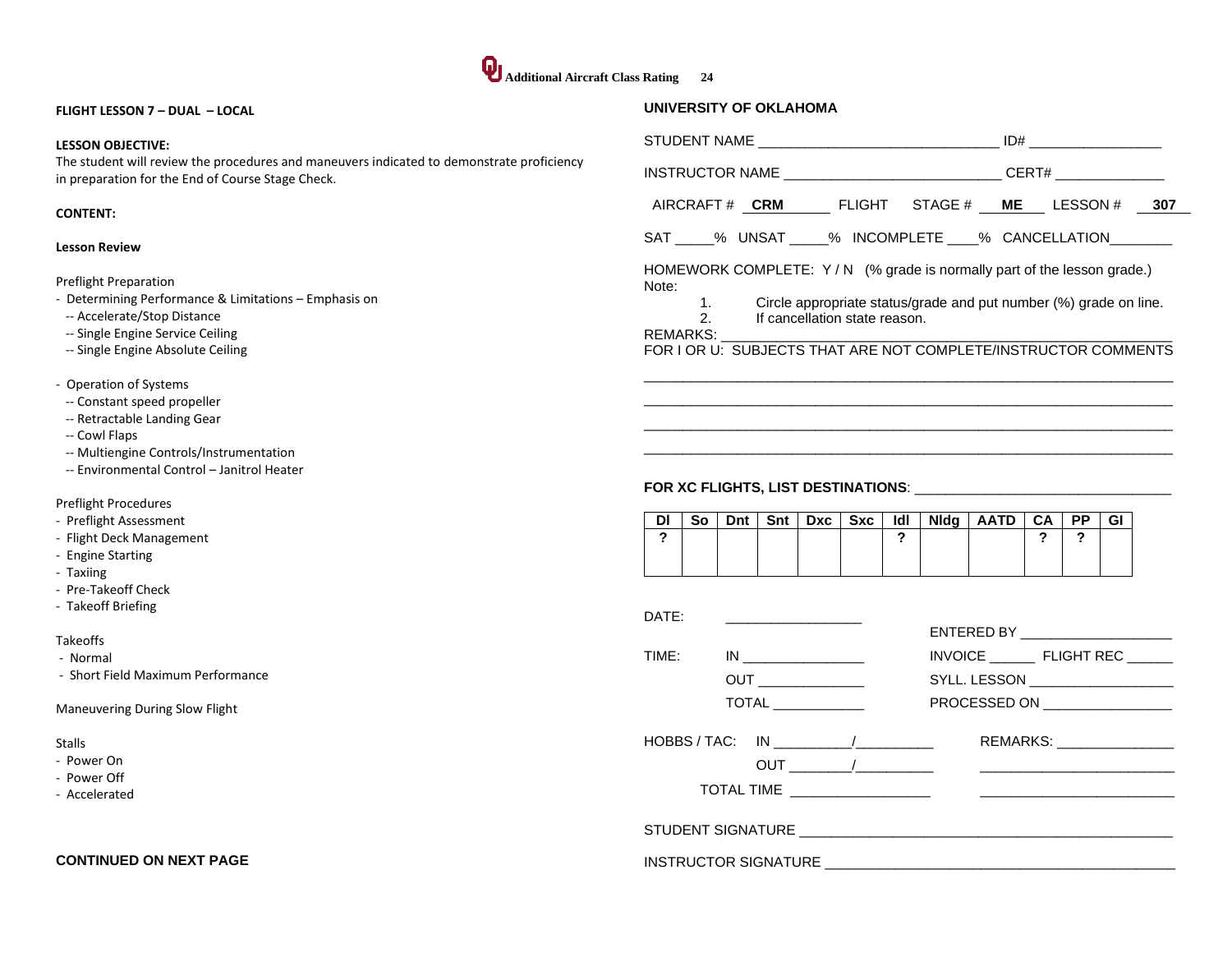#### **FLIGHT LESSON 7 (CONTINUED)**

Steep Turns

Vmc Demonstration

Engine Failure

- On Takeoff Roll
- Climb Out
- Cruise
- Approach and Landing with One Engine Inoperative
- Engine Troubleshooting Procedures
- Feather and Engine Secure Procedures
- Engine Restart Procedures

Emergency Descent

Precision Approach (IR) – Single Engine

Non-Precision Approach (IR) - Single Engine

Landings

- Normal
- Short Field

#### **COMPLETION STANDARDS:**

At the completion of this lesson the student will demonstrate the ability to perform each of the listed maneuvers and procedures at a proficiency level that meets or exceeds the Instrument Rating – Airplane Airman Certification Standards and the Commercial Pilot – Airplane Airman Certification Standards. Additionally, the student will have earned a complex aircraft logbook endorsement.

|                                                                                                                                                                                                                                                                                                  |                                                                                                          |  | ID#                   |  |
|--------------------------------------------------------------------------------------------------------------------------------------------------------------------------------------------------------------------------------------------------------------------------------------------------|----------------------------------------------------------------------------------------------------------|--|-----------------------|--|
|                                                                                                                                                                                                                                                                                                  |                                                                                                          |  | CERT# _______________ |  |
| AIRCRAFT# CRM FLIGHT STAGE# ME LESSON# 307                                                                                                                                                                                                                                                       |                                                                                                          |  |                       |  |
| SAT _____% UNSAT _____% INCOMPLETE ____% CANCELLATION _______                                                                                                                                                                                                                                    |                                                                                                          |  |                       |  |
| HOMEWORK COMPLETE: $Y/N$ (% grade is normally part of the lesson grade.)<br>Note:                                                                                                                                                                                                                |                                                                                                          |  |                       |  |
|                                                                                                                                                                                                                                                                                                  | 1. Circle appropriate status/grade and put number (%) grade on line.<br>2. If cancellation state reason. |  |                       |  |
| REMARKS: And the state of the state of the state of the state of the state of the state of the state of the state of the state of the state of the state of the state of the state of the state of the state of the state of t<br>FOR I OR U: SUBJECTS THAT ARE NOT COMPLETE/INSTRUCTOR COMMENTS |                                                                                                          |  |                       |  |
|                                                                                                                                                                                                                                                                                                  |                                                                                                          |  |                       |  |
|                                                                                                                                                                                                                                                                                                  |                                                                                                          |  |                       |  |

 $\overline{a}$  , and the set of the set of the set of the set of the set of the set of the set of the set of the set of the set of the set of the set of the set of the set of the set of the set of the set of the set of the set  $\overline{a}$  , and the set of the set of the set of the set of the set of the set of the set of the set of the set of the set of the set of the set of the set of the set of the set of the set of the set of the set of the set

## **FOR XC FLIGHTS, LIST DESTINATIONS**: \_\_\_\_\_\_\_\_\_\_\_\_\_\_\_\_\_\_\_\_\_\_\_\_\_\_\_\_\_\_\_\_\_

| <b>DI</b> | So | Dnt | Snt   Dxc   Sxc | Idl | <b>Nldg</b> | AATD   CA | <b>PP</b> | GI |
|-----------|----|-----|-----------------|-----|-------------|-----------|-----------|----|
|           |    |     |                 |     |             |           |           |    |
|           |    |     |                 |     |             |           |           |    |

| DATE: |                                                                                 | ENTERED BY ______________________ |
|-------|---------------------------------------------------------------------------------|-----------------------------------|
| TIME: | IN                                                                              | INVOICE FLIGHT REC                |
|       |                                                                                 | SYLL. LESSON ____________________ |
|       | $\overline{\text{TOTAL}}$                                                       | PROCESSED ON __________________   |
|       | $HOBBS / TAC: IN 1 1 1 1 1 1 1 1 1 1 1 1 1 1 1 1 1 1 1 1 1 1 1 1 1 1 1 1 1 1 <$ | REMARKS: ________________         |
|       |                                                                                 |                                   |
|       |                                                                                 |                                   |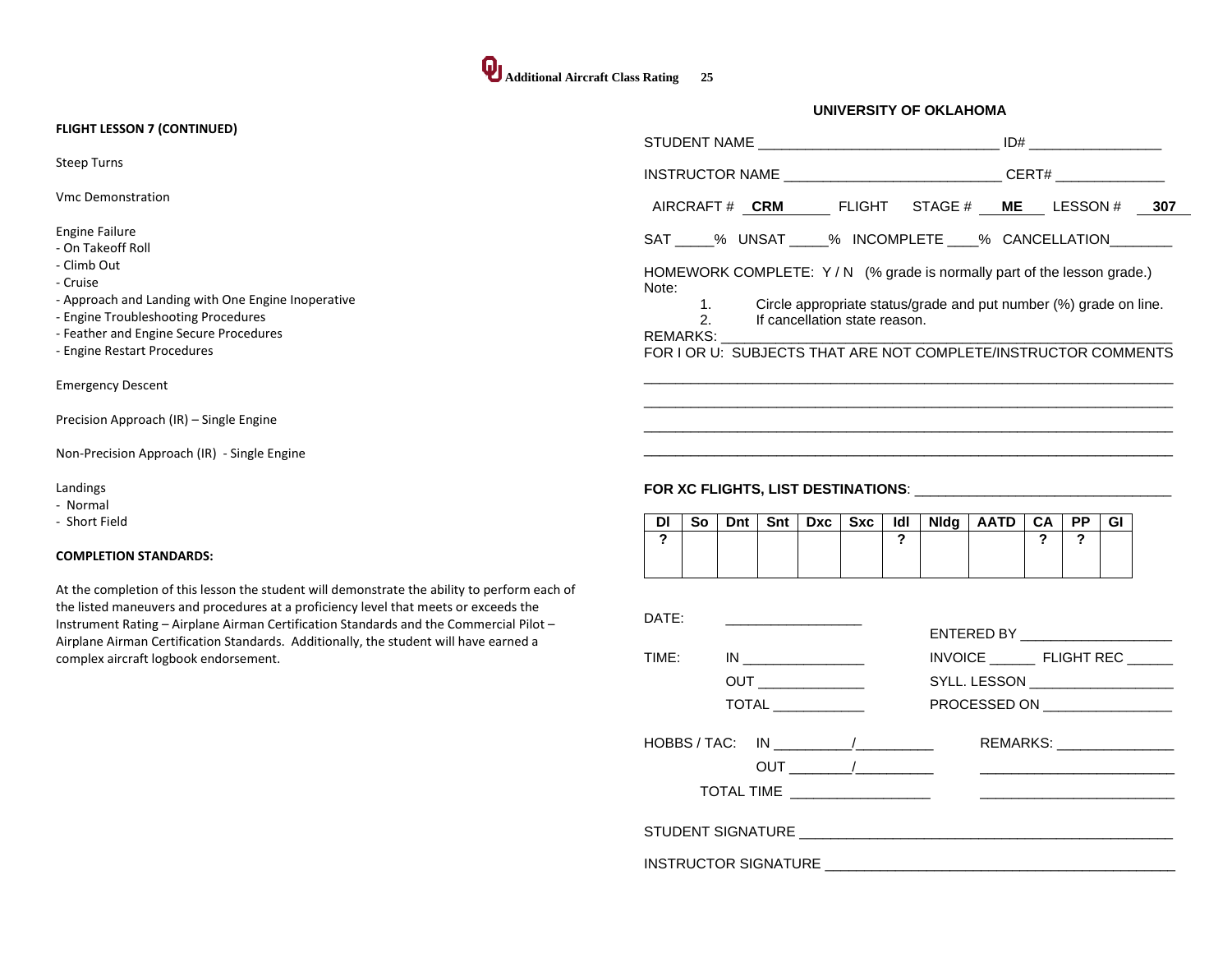

| <b>FLIGHT LESSON 8 - DUAL AIRPLANE</b>                                                                                                                                                                                                                                                                                                                                                                                                                                                                                                                                                                                                                                                                                                                                                |                                                                                                                                                                                                                                                                                                                                                                                                 |
|---------------------------------------------------------------------------------------------------------------------------------------------------------------------------------------------------------------------------------------------------------------------------------------------------------------------------------------------------------------------------------------------------------------------------------------------------------------------------------------------------------------------------------------------------------------------------------------------------------------------------------------------------------------------------------------------------------------------------------------------------------------------------------------|-------------------------------------------------------------------------------------------------------------------------------------------------------------------------------------------------------------------------------------------------------------------------------------------------------------------------------------------------------------------------------------------------|
| <b>FINAL STAGE CHECK</b>                                                                                                                                                                                                                                                                                                                                                                                                                                                                                                                                                                                                                                                                                                                                                              | INSTRUCTOR NAME ______________________________CERT# ____________________________                                                                                                                                                                                                                                                                                                                |
| <b>LESSON OBJECTIVE:</b> The student will demonstrate satisfactory knowledge, risk management<br>and skills in the tasks specified below from the Commercial Pilot - Airplane Airman<br>Certification Standards. This lesson is the final stage check conducted by the Chief or<br>Assistant Chief Flight Instructor or Check Instructor approved by the FSDO. It will be<br>conducted using a plan of action IAW the current version of the Commercial Pilot - Airplane<br>Airman Certification Standards. The following minimum tasks will be evaluated. Prior to the<br>test the evaluator will check for updates to the Commercial Pilot Airman Certification<br>Standards and incorporate any changes into his/her plan of action.<br>Performance and Limitations (AOI, Task F). | AIRCRAFT# CRM FLIGHT STAGE # ME LESSON # 308<br>SAT ____% UNSAT _____% INCOMPLETE ____% CANCELLATION _______<br>HOMEWORK COMPLETE: Y/N (% grade is normally part of the lesson grade.)<br>Note:<br>Circle appropriate status/grade and put number (%) grade on line.<br>1.<br>2.<br>If cancellation state reason.<br>REMARKS:<br>FOR I OR U: SUBJECTS THAT ARE NOT COMPLETE/INSTRUCTOR COMMENTS |
| Operation of Systems (AOI, Task G).                                                                                                                                                                                                                                                                                                                                                                                                                                                                                                                                                                                                                                                                                                                                                   |                                                                                                                                                                                                                                                                                                                                                                                                 |
| Preflight Assessment (AOII, Task A)                                                                                                                                                                                                                                                                                                                                                                                                                                                                                                                                                                                                                                                                                                                                                   |                                                                                                                                                                                                                                                                                                                                                                                                 |
| Flight Deck Management (AOII, Task B)                                                                                                                                                                                                                                                                                                                                                                                                                                                                                                                                                                                                                                                                                                                                                 |                                                                                                                                                                                                                                                                                                                                                                                                 |
| Engine Starting (AOII, Task C)                                                                                                                                                                                                                                                                                                                                                                                                                                                                                                                                                                                                                                                                                                                                                        |                                                                                                                                                                                                                                                                                                                                                                                                 |
| Taxiing (AOII, Task D)                                                                                                                                                                                                                                                                                                                                                                                                                                                                                                                                                                                                                                                                                                                                                                | ldl<br>Nidg   AATD  <br>DI<br>So<br>Dnt I<br>Snt l<br>Dxc   Sxc  <br>$-CA$<br><b>PP</b><br>GI                                                                                                                                                                                                                                                                                                   |
| Before Takeoff Check (AOII, Task F)                                                                                                                                                                                                                                                                                                                                                                                                                                                                                                                                                                                                                                                                                                                                                   | $\mathbf{r}$<br>$\mathbf{r}$<br>$\mathbf{r}$<br>$\overline{?}$                                                                                                                                                                                                                                                                                                                                  |
| Normal Takeoff and Climb (AOIV, Task A)                                                                                                                                                                                                                                                                                                                                                                                                                                                                                                                                                                                                                                                                                                                                               |                                                                                                                                                                                                                                                                                                                                                                                                 |
| Normal Approach and Landing (AOIV, Task B)                                                                                                                                                                                                                                                                                                                                                                                                                                                                                                                                                                                                                                                                                                                                            | DATE:<br>the control of the control of the control of<br>ENTERED BY _______________________                                                                                                                                                                                                                                                                                                     |
| Short-Field Takeoff and Maximum Performance Climb (AOIV, Task E)                                                                                                                                                                                                                                                                                                                                                                                                                                                                                                                                                                                                                                                                                                                      | TIME:                                                                                                                                                                                                                                                                                                                                                                                           |
| Short-Field Approach and Landing (AOIV, Task F)                                                                                                                                                                                                                                                                                                                                                                                                                                                                                                                                                                                                                                                                                                                                       | <b>OUT</b><br>SYLL. LESSON ___________________<br>$\overline{ \text{TOTAL} } \_$<br>PROCESSED ON _________________                                                                                                                                                                                                                                                                              |
| Steep Turns (AOV, Task A)                                                                                                                                                                                                                                                                                                                                                                                                                                                                                                                                                                                                                                                                                                                                                             |                                                                                                                                                                                                                                                                                                                                                                                                 |
| Maneuvering During Slow Flight (AOVII, Task A)                                                                                                                                                                                                                                                                                                                                                                                                                                                                                                                                                                                                                                                                                                                                        | REMARKS: _______________                                                                                                                                                                                                                                                                                                                                                                        |
| Power-Off Stalls (AOVII, Task B)                                                                                                                                                                                                                                                                                                                                                                                                                                                                                                                                                                                                                                                                                                                                                      |                                                                                                                                                                                                                                                                                                                                                                                                 |
| Power-On Stalls (AOVII, Task C)                                                                                                                                                                                                                                                                                                                                                                                                                                                                                                                                                                                                                                                                                                                                                       |                                                                                                                                                                                                                                                                                                                                                                                                 |
| <b>CONTINUED ON NEXT PAGE</b>                                                                                                                                                                                                                                                                                                                                                                                                                                                                                                                                                                                                                                                                                                                                                         |                                                                                                                                                                                                                                                                                                                                                                                                 |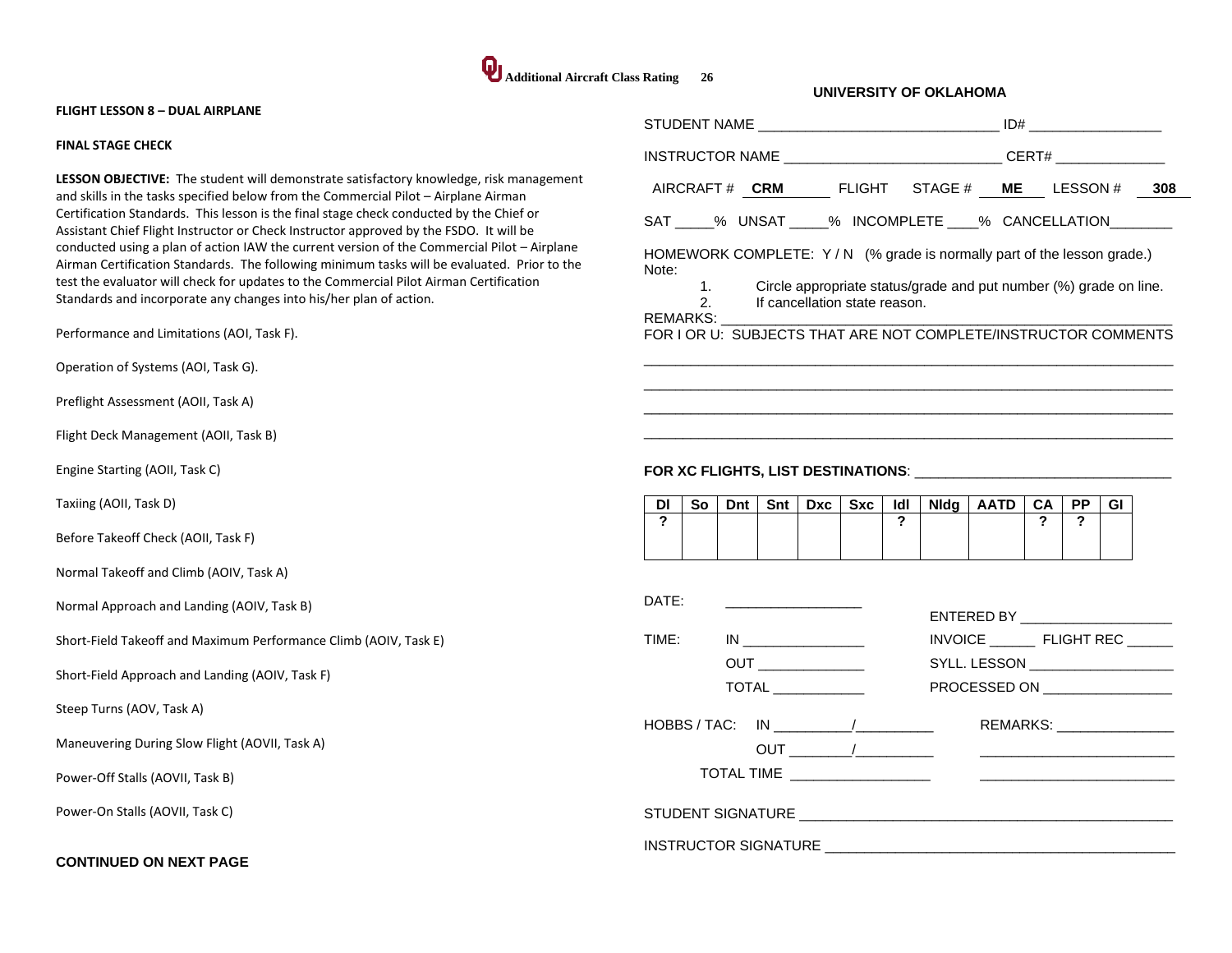#### **FLIGHT LESSON 8 (CONTINUED)**

Accelerated Stalls (AOVII, Task D)

Spin Awareness (AOVII, Task E)

Engine Failure During Takeoff Before Vmc (simulated) (AOIX, Task E)

Engine Failure After Lift-Off (Simulated) (AOIX, Task F)

Approach and Landing with Inoperative Engine (Simulated) (AOIX, Task G)

Maneuvering with One Engine Inoperative (AOX, Task A)

Vmc Demonstration (AOX, Task B)

Engine Failure During Flight (By Reference to Instruments) (AOX, Task C)

Instrument Approach – One Engine Inoperative (By Reference to Instruments) (AOX, Task D)

#### **COMPLETION STANDARDS:**

The student will demonstrate satisfactory knowledge, risk management and skills of the tasks indicated as defined by the Commercial Pilot – Airplane Airman Certification Standards.

| INSTRUCTOR NAME ________________________________CERT# __________________________                                                                                                                                                                                                                              |  |
|---------------------------------------------------------------------------------------------------------------------------------------------------------------------------------------------------------------------------------------------------------------------------------------------------------------|--|
| AIRCRAFT# CRM FLIGHT STAGE# ME LESSON# 308                                                                                                                                                                                                                                                                    |  |
| SAT % UNSAT % INCOMPLETE % CANCELLATION                                                                                                                                                                                                                                                                       |  |
| HOMEWORK COMPLETE: Y/N (% grade is normally part of the lesson grade.)<br>Note:<br>1. Circle appropriate status/grade and put number (%) grade on line.<br>2. If cancellation state reason.<br>REMARKS: A DISTURBANCE OF THE STATE OF THE STATE OF THE STATE OF THE STATE OF THE STATE OF THE STATE OF THE ST |  |
| FOR LOR U: SUBJECTS THAT ARE NOT COMPLETE/INSTRUCTOR COMMENTS                                                                                                                                                                                                                                                 |  |
|                                                                                                                                                                                                                                                                                                               |  |
|                                                                                                                                                                                                                                                                                                               |  |

## **FOR XC FLIGHTS, LIST DESTINATIONS**: \_\_\_\_\_\_\_\_\_\_\_\_\_\_\_\_\_\_\_\_\_\_\_\_\_\_\_\_\_\_\_\_\_

| DI |  |  |  | So   Dnt   Snt   Dxc   Sxc   Idl   Nidg   AATD   CA   PP   GI |  |  |
|----|--|--|--|---------------------------------------------------------------|--|--|
|    |  |  |  |                                                               |  |  |
|    |  |  |  |                                                               |  |  |

| DATF:                                      |                                         | ENTERED BY _______________________                                                                           |  |  |  |  |
|--------------------------------------------|-----------------------------------------|--------------------------------------------------------------------------------------------------------------|--|--|--|--|
| TIME:                                      |                                         | INVOICE FLIGHT REC                                                                                           |  |  |  |  |
|                                            |                                         | SYLL. LESSON ____________________                                                                            |  |  |  |  |
|                                            | $\overline{\text{TOTAL}}$ _____________ | PROCESSED ON _________________                                                                               |  |  |  |  |
| $HOBBS / TAC: IN$ $\qquad \qquad \qquad /$ | TOTAL TIME ____________________         | REMARKS: ________________<br>the contract of the contract of the contract of the contract of the contract of |  |  |  |  |
|                                            |                                         |                                                                                                              |  |  |  |  |
| <b>INSTRUCTOR SIGNATURE</b>                |                                         |                                                                                                              |  |  |  |  |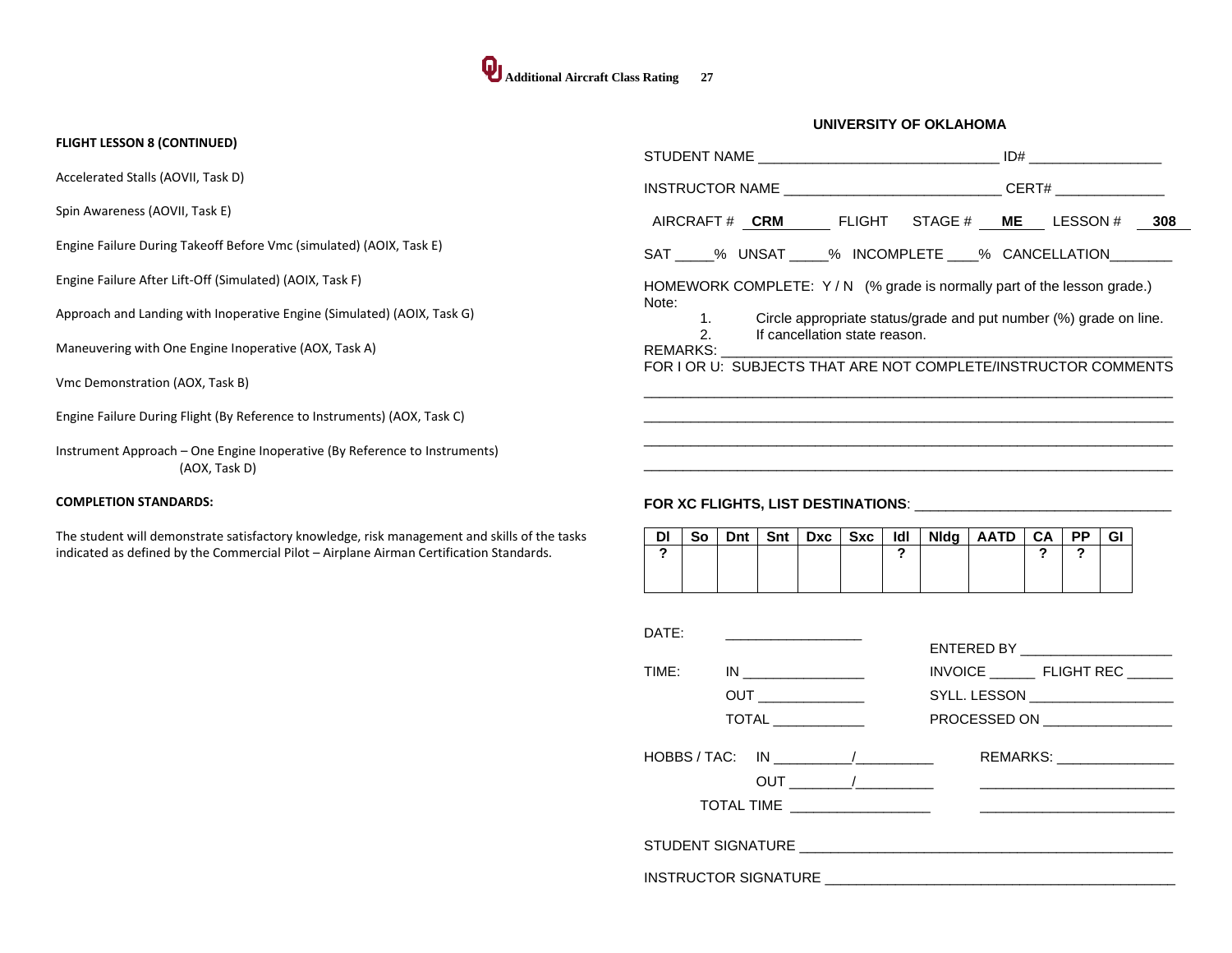# **For the record: Who's in control here?**

## **Don't be left high and dry on a bogus dry lease**

## March 1, 2020 By Jared Allen

Over the past year, we've seen the FAA intensify its efforts to shut down "illegal charter operations," or flights transporting paying passengers in a way that runs afoul of the air carrier certification and operating rules.

Jared Allen is the AOPA Legal Services Plan senior staff attorney and an instrument-rated private pilot.

Those intentionally violating the FARs are the primary targets of the FAA's efforts, and rightfully so. However, it seems an additional focus of the FAA is ensuring that aircraft supposedly operated under "dry lease" agreements, a common and legal arrangement for an aircraft owner to contract out use of an aircraft, are not "wet leases" in disguise.

The difference between a dry lease and wet lease—which likely requires air carrier certification—is often misunderstood. For the uninitiated, one of the FAA's concerns about leases is that "irresponsible companies" may purport to operate under a dry lease, but in reality are operating illegally as uncertificated air carriers.

The difference between a "dry" and "wet" lease has nothing to do with fuel. In a dry lease, the aircraft owner provides an aircraft to a lessee without any crew. The lessee is responsible for providing his or her own flight crew and accepts "operational control," defined by FAR 1.1 as "the exercise of authority over initiating, conducting or terminating a flight." Generally speaking, the lessee becomes the aircraft operator and is accountable for all aspects of the aircraft's operation. In a wet

lease, the lessor provides both the aircraft and the crew, and by doing so, retains operational control of the flight.

Whether an aircraft is wet or dry leased directly affects the FARs that apply to the aircraft's operation. A wet lease generally requires operations to be conducted under Part 121 or 135 by an air carrier certificated under Part 119 (FAR 91.501 is a common exception). When dry leasing, the lessor is not required to hold an air carrier certificate and the lessee may operate the aircraft following Part 91 rules (or, if the lessee is an air carrier, operation under parts 121 or 135 is also possible).

To determine the validity of a dry lease, the FAA conducts a case-bycase analysis of the lease terms and how the arrangement realistically works to determine whether the lessee effectively assumed operational control of the aircraft. Intended for those seeking to lease aircraft—but also helpful for pilots—is Advisory Circular 91-37B: Truth in Leasing, which provides several questions intended to clarify who will maintain operational control of an aircraft, such as who assigns the crew; accepts flight requests; ensures the flight, aircraft, and crew comply with the FARs; decides how, when, and where the aircraft is maintained; determines fuel and weather requirements; and pays costs such as fuel and airport fees.

Whether the crew is truly acquired by the lessee independently of the aircraft is also determined on a case-by-case basis. Any restrictions by the aircraft owner on where a lessee may hire crew are red flags. It's easier to demonstrate this independence if the crew is acquired from a separate, unrelated entity. If the aircraft and crew are provided by an owner or furnished by two entities who appear to be "acting in concert," the FAA may conclude the arrangement is a wet lease.

Most investigations into an aircraft's operations begin with the pilots. Ramp inspections may be followed by demands under FAR 61.51 for pilots to present their logbooks to the FAA for inspection, an easy way for inspectors to determine the who, where, and when of an aircraft's operation. In some instances, the FAA has issued administrative